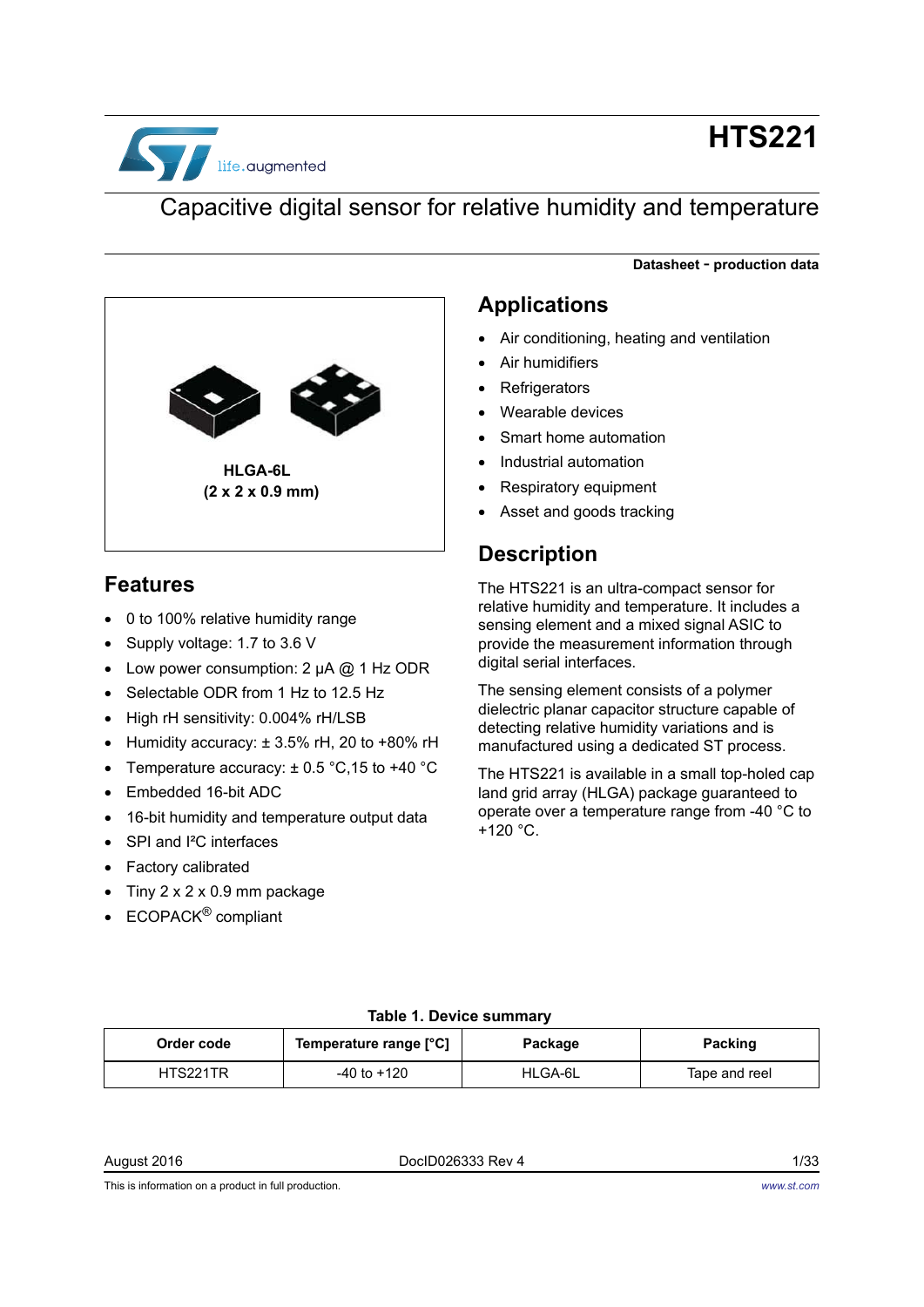# **Contents**

| 1           |                                                    |       |  |  |  |  |
|-------------|----------------------------------------------------|-------|--|--|--|--|
|             | 1.1                                                |       |  |  |  |  |
| $\mathbf 2$ | Sensor parameters and electrical specifications  8 |       |  |  |  |  |
|             | 2.1                                                |       |  |  |  |  |
|             |                                                    | 2.1.1 |  |  |  |  |
|             |                                                    | 2.1.2 |  |  |  |  |
|             | 2.2                                                |       |  |  |  |  |
| 3           |                                                    |       |  |  |  |  |
|             | 3.1                                                |       |  |  |  |  |
|             | 3.2                                                |       |  |  |  |  |
| 4           |                                                    |       |  |  |  |  |
|             | 4.1                                                |       |  |  |  |  |
| 5           |                                                    |       |  |  |  |  |
|             | 5.1                                                |       |  |  |  |  |
|             |                                                    | 5.1.1 |  |  |  |  |
|             | 5.2                                                |       |  |  |  |  |
|             |                                                    | 5.2.1 |  |  |  |  |
|             |                                                    | 5.2.2 |  |  |  |  |
| 6           |                                                    |       |  |  |  |  |
| 7           |                                                    |       |  |  |  |  |
|             | 7.1                                                |       |  |  |  |  |
|             | 7.2                                                |       |  |  |  |  |
|             | 7.3                                                |       |  |  |  |  |
|             | 7.4                                                |       |  |  |  |  |
|             | 7.5                                                |       |  |  |  |  |
|             | 7.6                                                |       |  |  |  |  |
|             | 7.7                                                |       |  |  |  |  |

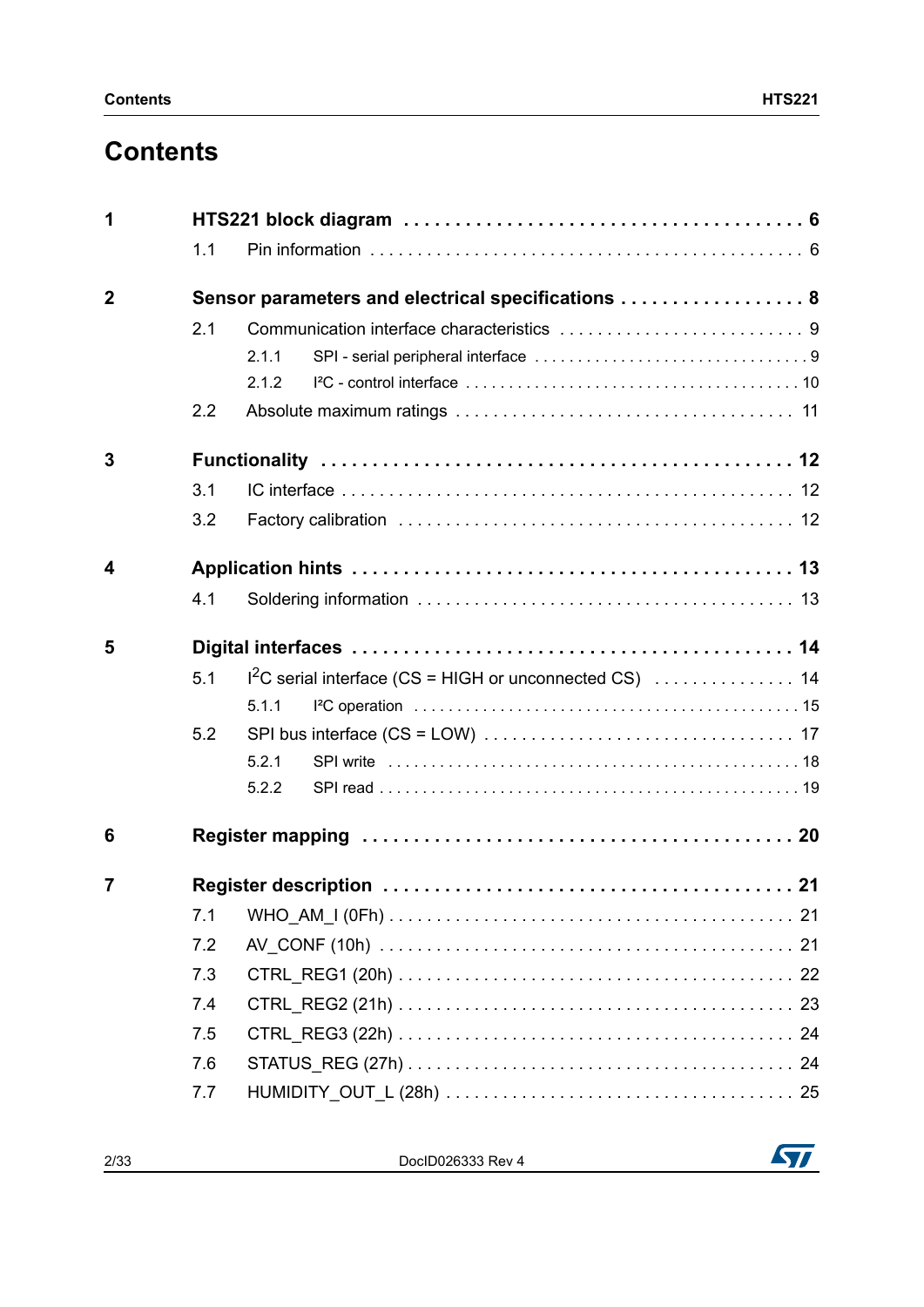|   | 7.8 |                                              |  |
|---|-----|----------------------------------------------|--|
|   | 7.9 |                                              |  |
|   |     |                                              |  |
| 8 |     | Humidity and temperature data conversion  26 |  |
|   |     |                                              |  |
| 9 |     |                                              |  |
|   | 9.1 |                                              |  |
|   | 9.2 |                                              |  |

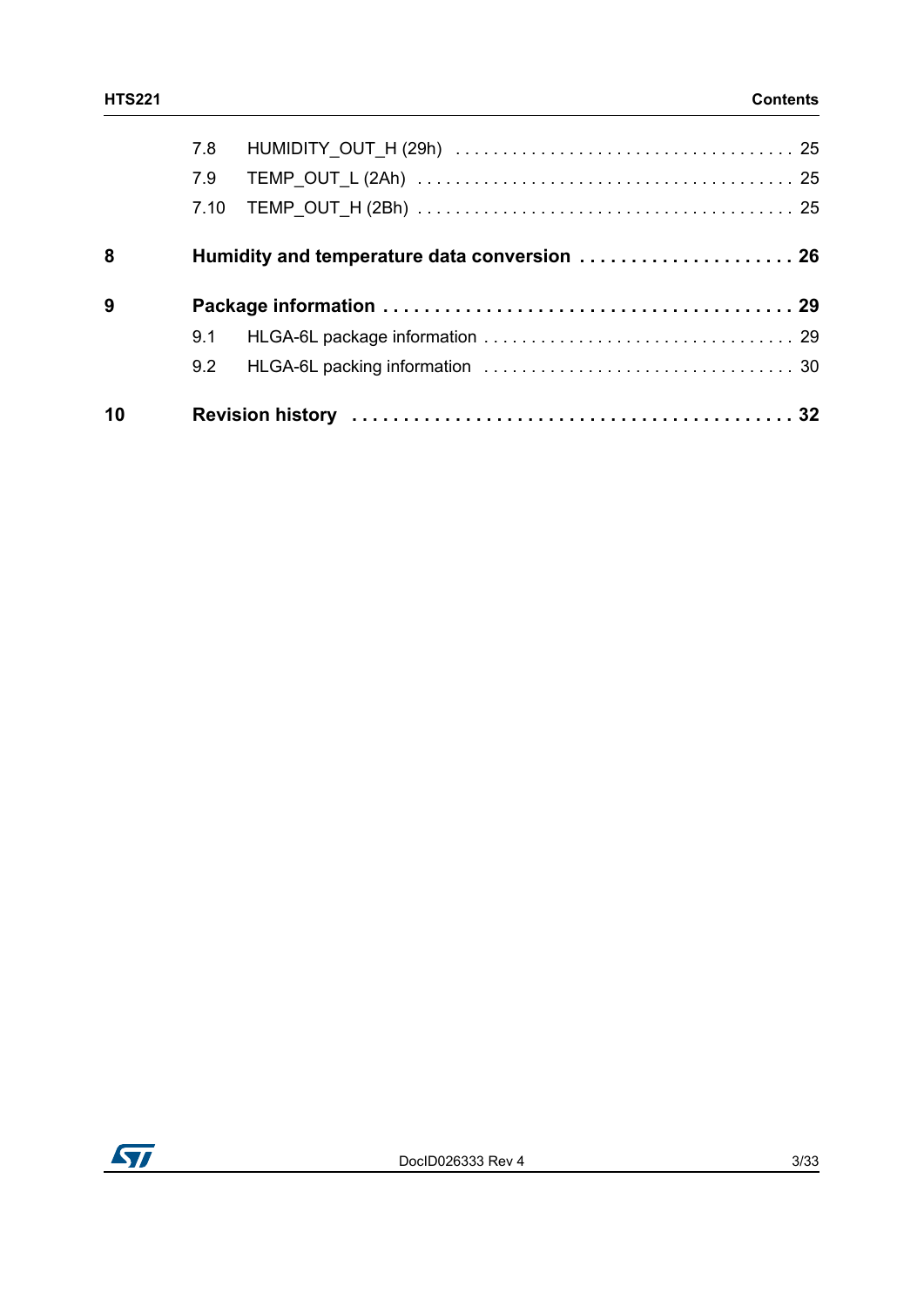# **List of tables**

| Table 1.  |                                                                                                                           |
|-----------|---------------------------------------------------------------------------------------------------------------------------|
| Table 2.  |                                                                                                                           |
| Table 3.  |                                                                                                                           |
| Table 4.  |                                                                                                                           |
| Table 5.  |                                                                                                                           |
| Table 6.  |                                                                                                                           |
| Table 7.  |                                                                                                                           |
| Table 8.  |                                                                                                                           |
| Table 9.  |                                                                                                                           |
| Table 10. |                                                                                                                           |
| Table 11. |                                                                                                                           |
| Table 12. |                                                                                                                           |
| Table 13. | Transfer when master is receiving (reading) one byte of data from slave  16                                               |
| Table 14. | Transfer when master is receiving (reading) multiple bytes of data from slave 16                                          |
| Table 15. |                                                                                                                           |
| Table 16. |                                                                                                                           |
| Table 17. |                                                                                                                           |
| Table 18. |                                                                                                                           |
| Table 19. |                                                                                                                           |
| Table 20. | HLGA-6L $(2 \times 2 \times 0.9 \text{ mm})$ mechanical data outer dimensions $\ldots \ldots \ldots \ldots \ldots \ldots$ |
| Table 21. | Reel dimensions for carrier tape of HLGA-6L package 31                                                                    |
| Table 22. |                                                                                                                           |

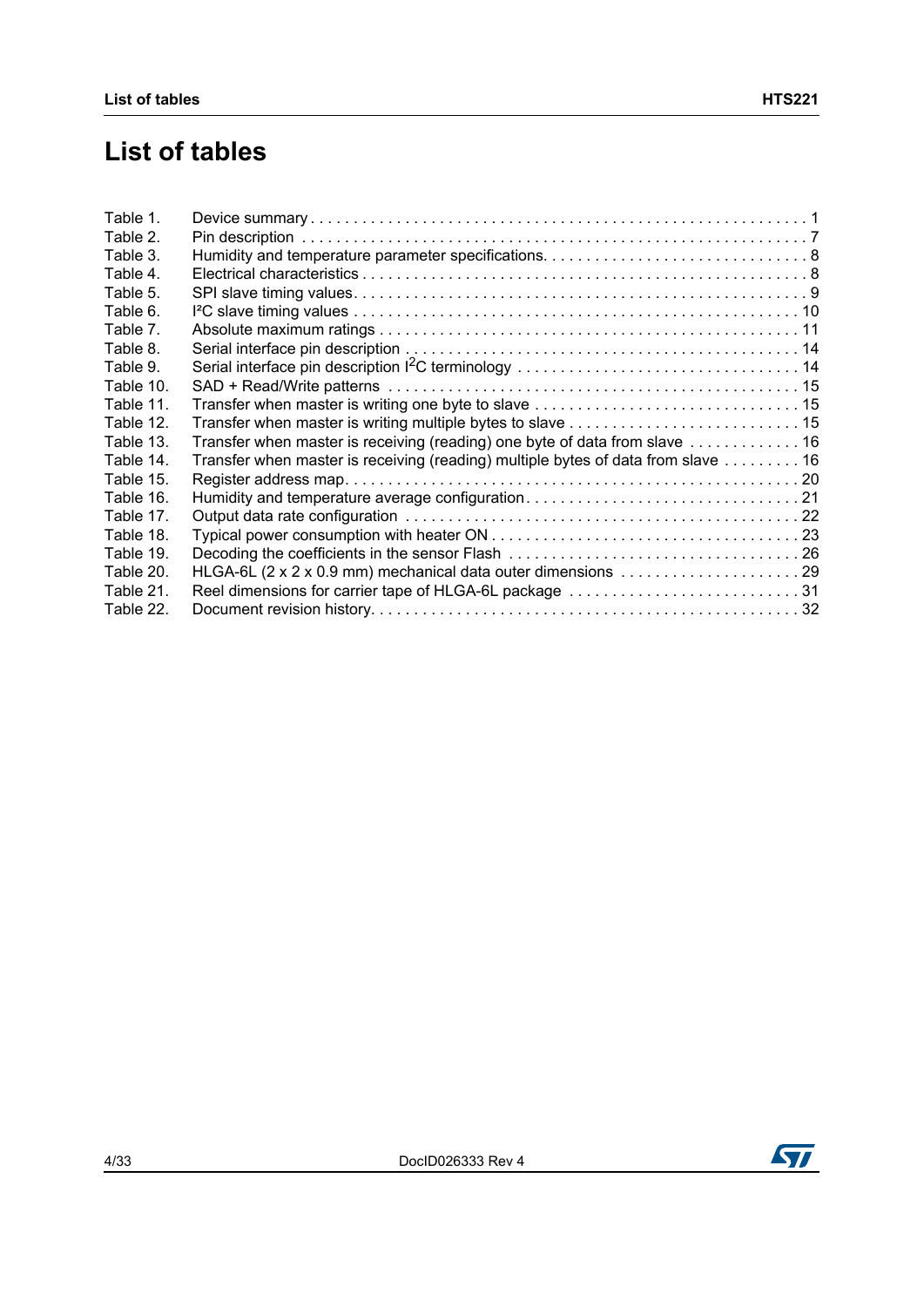# **List of figures**

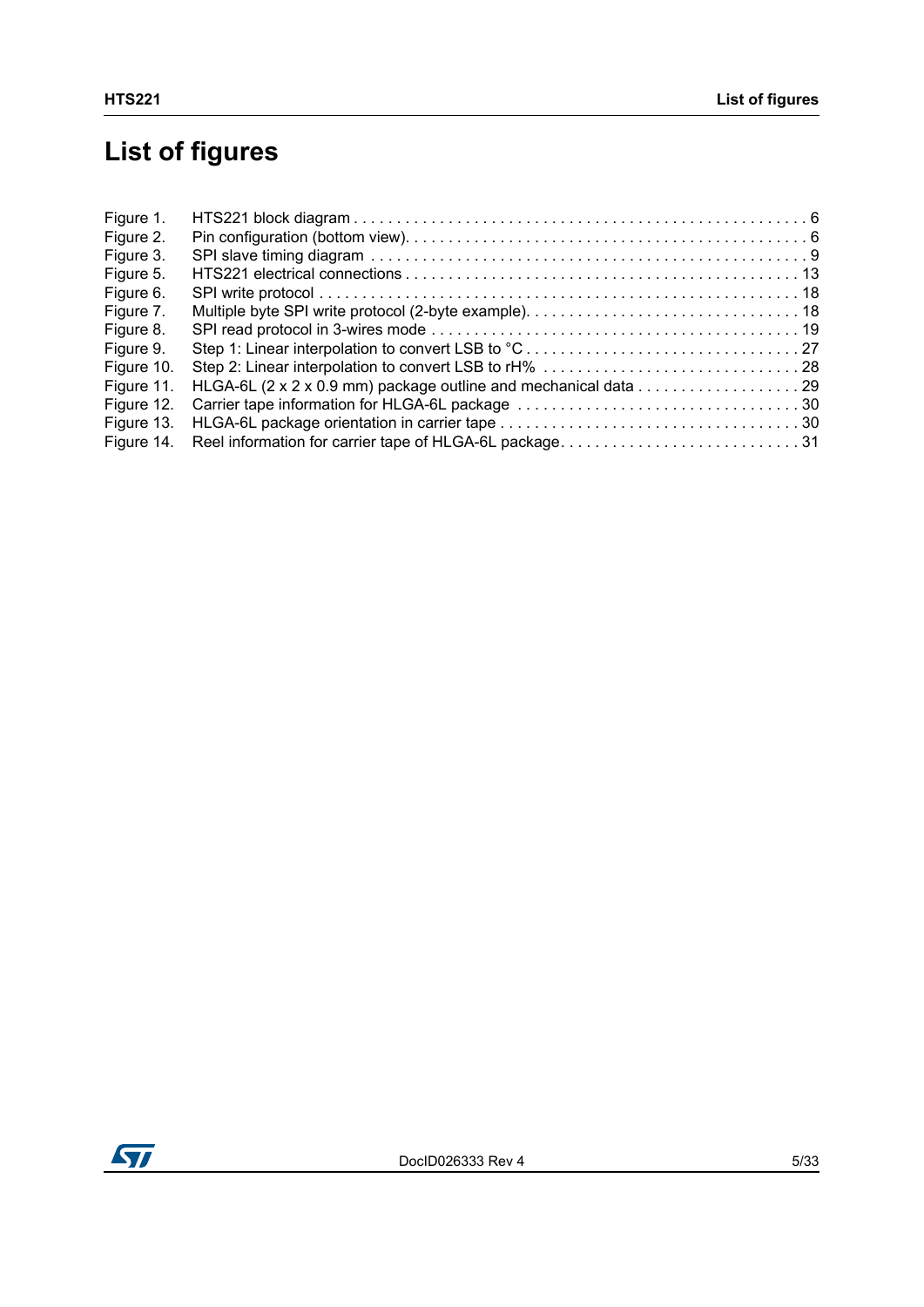# <span id="page-5-0"></span>**1 HTS221 block diagram**

<span id="page-5-2"></span>

### <span id="page-5-1"></span>**1.1 Pin information**

<span id="page-5-3"></span>



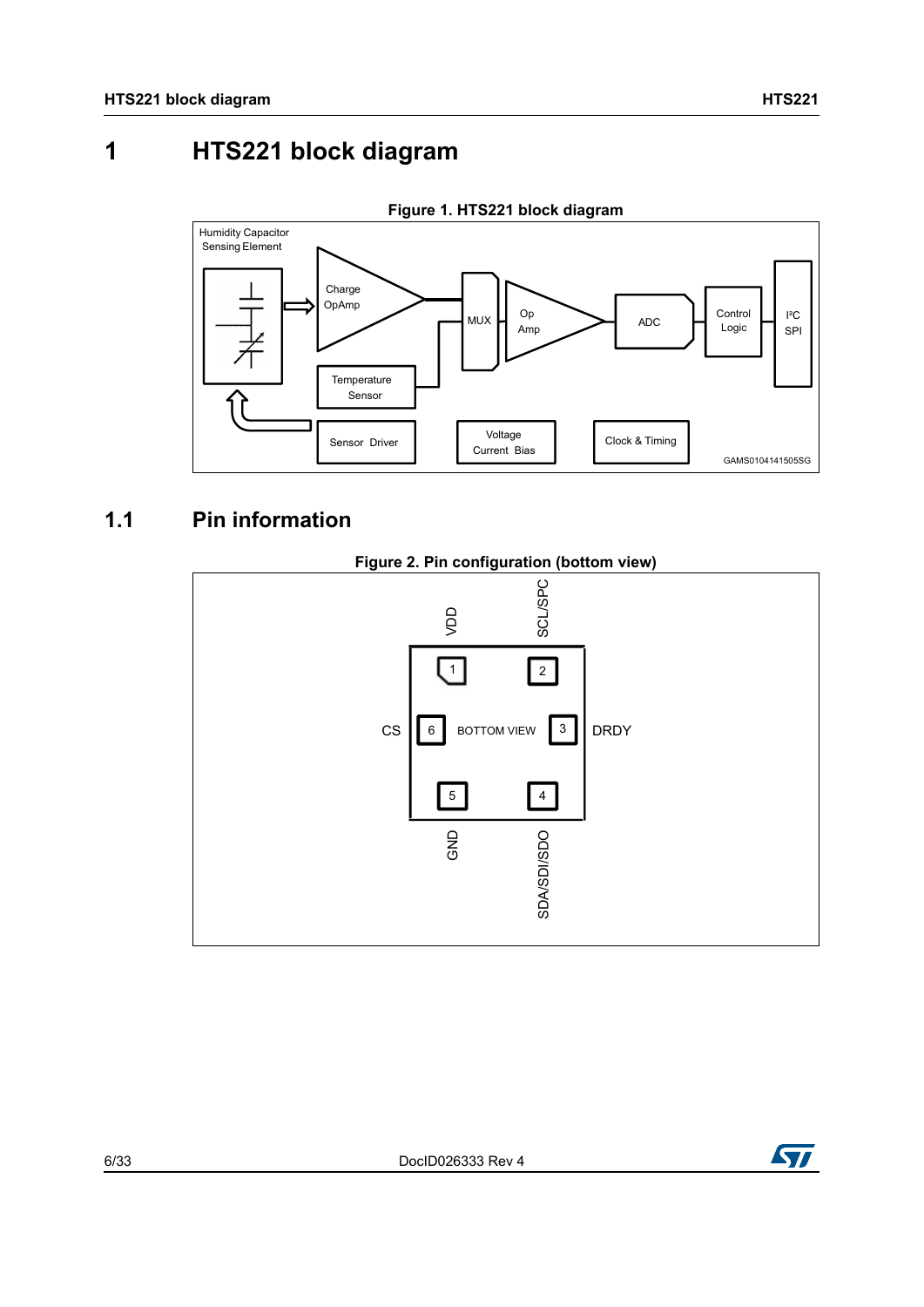<span id="page-6-0"></span>

| Pin $n^{\circ}$ | <b>Name</b> | <b>Function</b>                                                                                                                                           |
|-----------------|-------------|-----------------------------------------------------------------------------------------------------------------------------------------------------------|
|                 | $V_{DD}$    | Power supply                                                                                                                                              |
| 2               | SCL/SPC     | I <sup>2</sup> C serial clock (SCL)<br>SPI serial port clock (SPC)                                                                                        |
| 3               | <b>DRDY</b> | Data Ready output signal                                                                                                                                  |
| $\overline{4}$  | SDA/SDI/SDO | I <sup>2</sup> C serial data (SDA)<br>3-wire SPI serial data input /output (SDI/SDO)                                                                      |
| 5               | <b>GND</b>  | Ground                                                                                                                                                    |
| 6               | SPI enable  | <sup>2</sup> C/SPI mode selection<br>(1: SPI idle mode / I <sup>2</sup> C communication enabled;<br>0: SPI communication mode / <sup>12</sup> C disabled) |

#### **Table 2. Pin description**

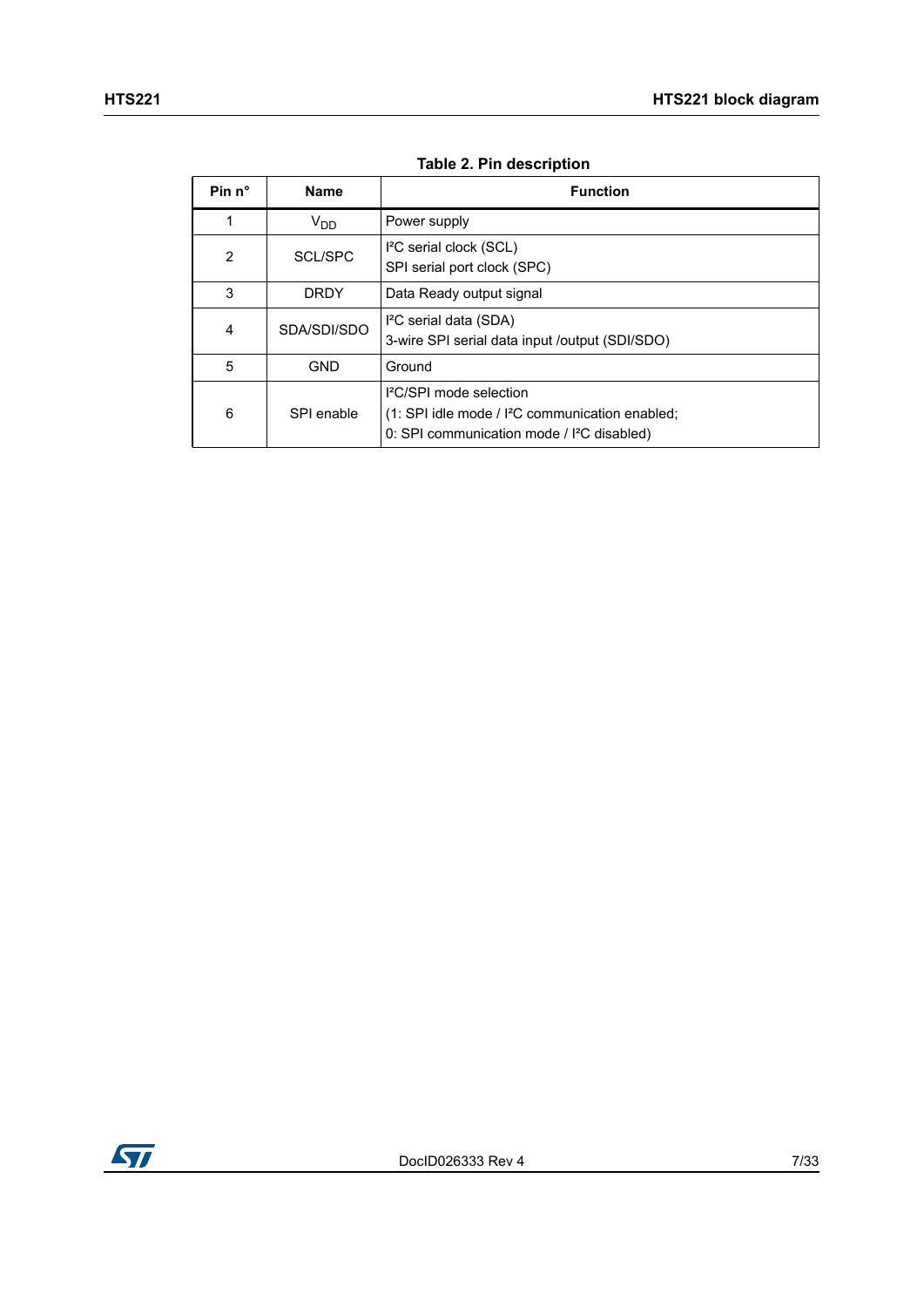# <span id="page-7-0"></span>**2 Sensor parameters and electrical specifications**

<span id="page-7-1"></span>

| Table 5. Humlully and temperature parameter specifications |                                                      |                       |       |                     |      |                |  |
|------------------------------------------------------------|------------------------------------------------------|-----------------------|-------|---------------------|------|----------------|--|
| Symbol                                                     | <b>Parameter</b>                                     | <b>Test condition</b> | Min.  | Typ. <sup>(1)</sup> | Max. | <b>Unit</b>    |  |
| Hop                                                        | Operating humidity range                             |                       | 0     |                     | 100  | $%$ rH         |  |
| Hbit                                                       | Humidity output data                                 |                       |       | 16                  |      | bit            |  |
| Hs                                                         | Humidity sensitivity                                 |                       |       | 0.004               |      | %rH/LSB        |  |
|                                                            |                                                      |                       |       | 256                 |      | LSB/%rH        |  |
| Hacc                                                       | Humidity accuracy <sup>(2)</sup>                     | 20 to 80% rH          |       | ±3.5                |      | $%$ rH         |  |
|                                                            |                                                      | 0 to 100% rH          |       | ±5                  |      |                |  |
| Hnoise                                                     | Humidity noise <sup>(3)</sup>                        |                       |       | 0.03                |      | <b>RMS</b>     |  |
| <b>Hhys</b>                                                | Humidity hysteresis                                  |                       |       | ±1                  |      | $%$ rH         |  |
| <b>H</b> step                                              | Humidity response time <sup>(4)</sup>                | t @ 63%               |       | 10                  |      | s              |  |
| Hdrift                                                     | Humidity long-term drift                             | 20 to 80% rH          |       | 0.5                 |      | %rH/yr         |  |
| Top                                                        | Operating temperature range                          |                       | $-40$ |                     | 120  | $^{\circ}C$    |  |
| Tbit                                                       | Temperature output data                              |                       | —     | 16                  |      | bit            |  |
| $\mathsf T$ s                                              |                                                      |                       |       | 0.016               |      | °C/LSB         |  |
|                                                            | Temperature sensitivity                              |                       |       | 64                  |      | LSB/°C         |  |
| Tacc                                                       |                                                      | 15 to 40 °C           |       | ±0.5                |      | $^{\circ}C$    |  |
|                                                            | Temperature accuracy                                 | 0 to 60 $°C$          |       | ±1                  |      |                |  |
| Tnoise                                                     | Temperature noise <sup>(3)</sup>                     |                       |       | 0.007               |      | <b>RMS</b>     |  |
| Tstep                                                      | Temperature response time                            | t @ 63%               |       | 15                  |      | s              |  |
| Tdrift                                                     | Temperature long-term drift                          | $T = 0$ to 80 °C      |       |                     | 0.05 | $\degree$ C/yr |  |
| <b>ODR</b>                                                 | Humidity and temperature digital output<br>data rate |                       |       | $1/7/12$ .<br>5     |      | <b>Hz</b>      |  |

Conditions at  $V_{DD}$  = 2.5 V, T = 25 °C, unless otherwise noted.

### **Table 3. Humidity and temperature parameter specifications**

1. Typical specifications are not guaranteed

2. Accuracy in non condensing environment including hysteresis

<span id="page-7-3"></span>3. Default value; noise value can be modified by *[AV\\_CONF \(10h\)](#page-20-2)*

4. Valid at 25 °C and 1 m/s airflow

<span id="page-7-2"></span>

| Symbol          | <b>Parameter</b>                                 | <b>Test condition</b> |     | Min. $y_p^{(1)}$ | Max. | Unit |
|-----------------|--------------------------------------------------|-----------------------|-----|------------------|------|------|
| V <sub>DD</sub> | Supply voltage                                   |                       | 1.7 |                  | 3.6  |      |
| ססי             | Supply current (2)                               | 1 Hz, 25 °C, 2.5 V    |     | 2                |      | μA   |
| $I_{DD}P_{DN}$  | Supply current in power-down mode<br>$T = 25 °C$ | 25 °C, 2.5 V          |     | 0.5              |      | μA   |

| <b>Table 4. Electrical characteristics</b> |  |  |  |
|--------------------------------------------|--|--|--|
|--------------------------------------------|--|--|--|

1. Typical specifications are not guaranteed

2. Refer to *[Table 16](#page-20-3)*.

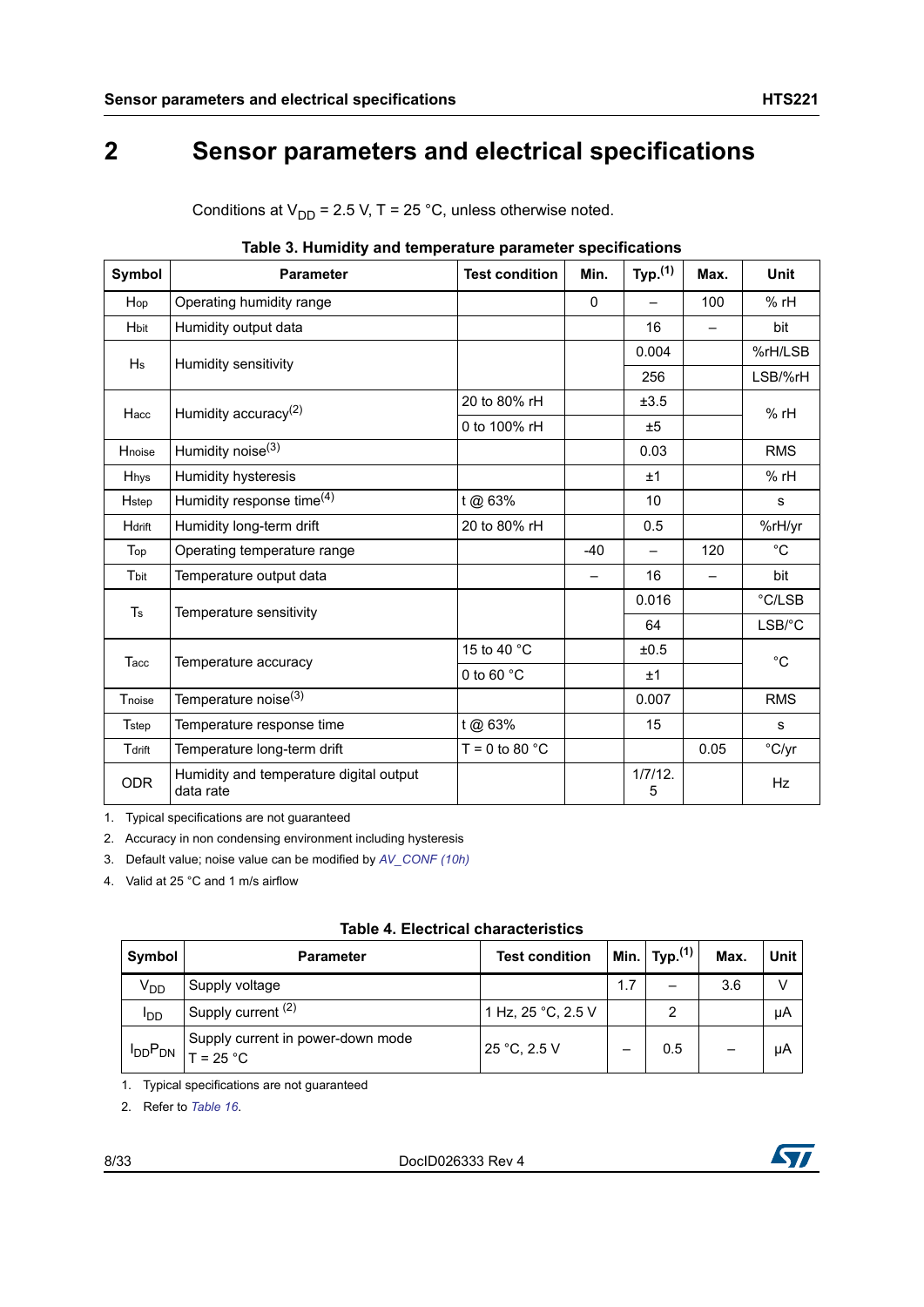### <span id="page-8-0"></span>**2.1 Communication interface characteristics**

### <span id="page-8-1"></span>**2.1.1 SPI - serial peripheral interface**

Subject to general operating conditions for  $V_{DD}$  and  $T_{OP}$ 

<span id="page-8-2"></span>

| Symbol              | <b>Parameter</b>        | Value <sup>(1)</sup> | Unit |            |
|---------------------|-------------------------|----------------------|------|------------|
|                     |                         |                      | Max. |            |
| $t_{c(SPC)}$        | SPI clock cycle         | 100                  |      | ns         |
| $f_{C(SPC)}$        | SPI clock frequency     |                      | 10   | <b>MHz</b> |
| $t_{\text{su(CS)}}$ | CS setup time           | 6                    |      |            |
| $t_{h(CS)}$         | CS hold time            | 8                    |      |            |
| $t_{\text{su(SI)}}$ | SDI input setup time    | 5                    |      |            |
| $t_{h(SI)}$         | SDI input hold time     | 15                   |      | ns         |
| $t_{v(SO)}$         | SDO valid output time   |                      | 50   |            |
| $t_{h(SO)}$         | SDO output hold time    | 9                    |      |            |
| $t_{dis(SO)}$       | SDO output disable time |                      | 50   |            |

#### **Table 5. SPI slave timing values**

1. Values are guaranteed at 10 MHz clock frequency for SPI, based on characterization results, not tested in production.



<span id="page-8-3"></span>



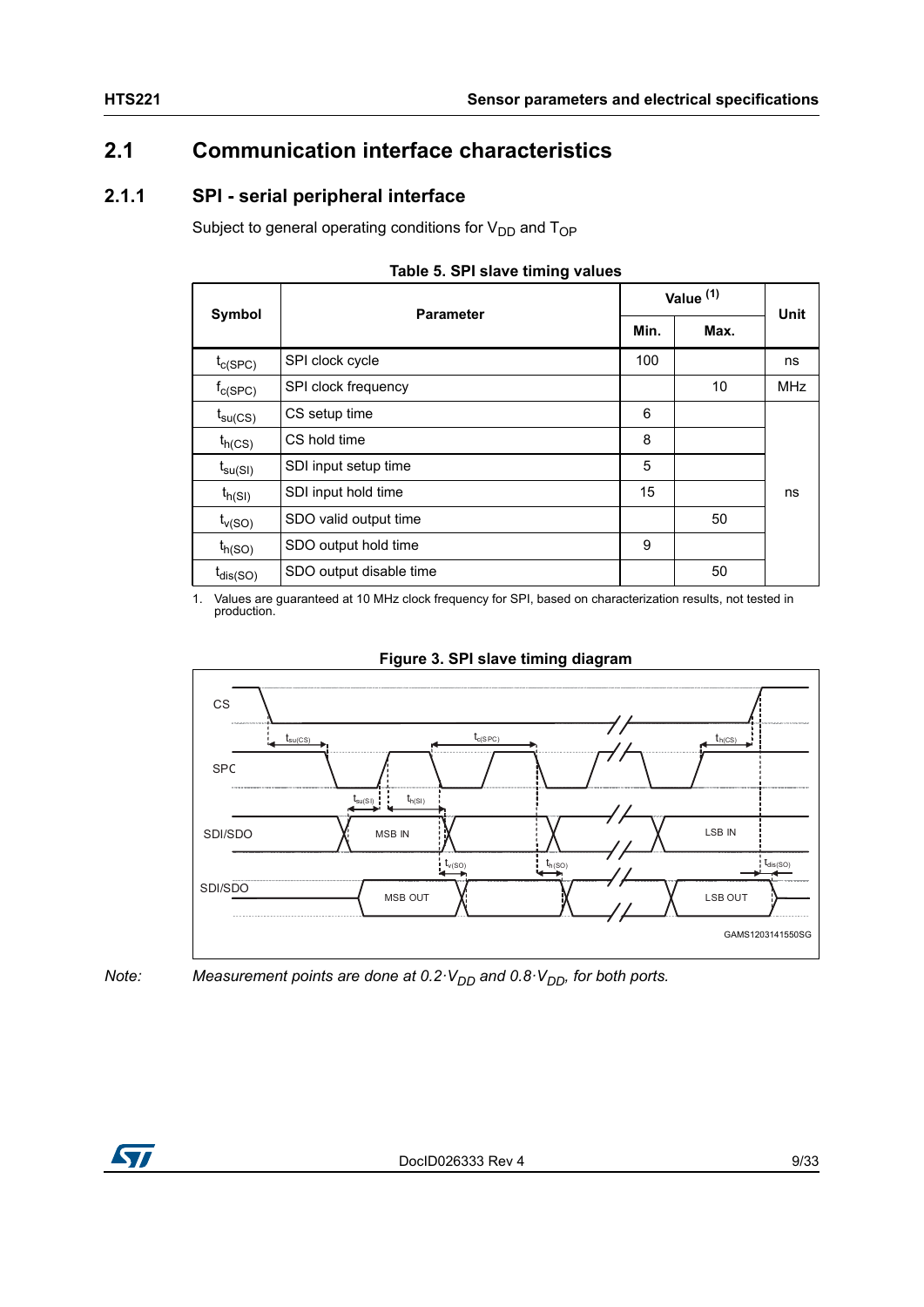### <span id="page-9-0"></span>**2.1.2 I²C - control interface**

Subject to general operating conditions for  $V_{DD}$  and  $T_{OP}$ .

<span id="page-9-1"></span>

| Symbol                  | Parameter <sup>(1)</sup>                          | <sup>2</sup> C standard<br>mode $(1)$ |      | $I2C$ fast mode $(1)$ | <b>Unit</b> |     |
|-------------------------|---------------------------------------------------|---------------------------------------|------|-----------------------|-------------|-----|
|                         |                                                   | Min.                                  | Max. | Min.                  | Max.        |     |
| $f_{(SCL)}$             | SCL clock frequency                               | $\Omega$                              | 100  | $\mathbf{0}$          | 400         | kHz |
| $t_{w(SCLL)}$           | SCL clock low time                                | 4.7                                   |      | 1.3                   |             |     |
| $t_{w(SCLH)}$           | SCL clock high time                               | 4.0                                   |      | 0.6                   |             | μs  |
| $t_{\text{su(SDA)}}$    | SDA setup time                                    | 250                                   |      | 100                   |             | ns  |
| $t_{h(SDA)}$            | SDA data hold time                                | 0.01                                  | 3.45 | $\mathbf{0}$          | 0.9         | μs  |
| $t_{r(SDA)} t_{r(SCL)}$ | SDA and SCL rise time                             |                                       | 1000 | $20 + 0.1 C_h^{(2)}$  | 300         | ns  |
| $t_{f(SDA)} t_{f(SCL)}$ | SDA and SCL fall time                             |                                       | 300  | $20 + 0.1 C_h^{(2)}$  | 300         |     |
| $t_{h(ST)}$             | START condition hold time                         | 4                                     |      | 0.6                   |             |     |
| $t_{\textsf{su(SR)}}$   | Repeated START condition setup time               | 4.7                                   |      | 0.6                   |             |     |
| $t_{\text{su(SP)}}$     | STOP condition setup time                         | 4                                     |      | 0.6                   |             | μs  |
| $t_{w(SP:SR)}$          | Bus free time between STOP and<br>START condition | 4.7                                   |      | 1.3                   |             |     |

|  |  |  |  |  | Table 6. I <sup>2</sup> C slave timing values |
|--|--|--|--|--|-----------------------------------------------|
|--|--|--|--|--|-----------------------------------------------|

1. Data based on standard I²C protocol requirement, not tested in production.

2.  $C_b$  = total capacitance of one bus line, in pF.



#### **Figure 4. I²C slave timing diagram**

*Note:* Measurement points are done at  $0.2 \cdot V_{DD}$  and  $0.8 \cdot V_{DD}$ , for both ports.

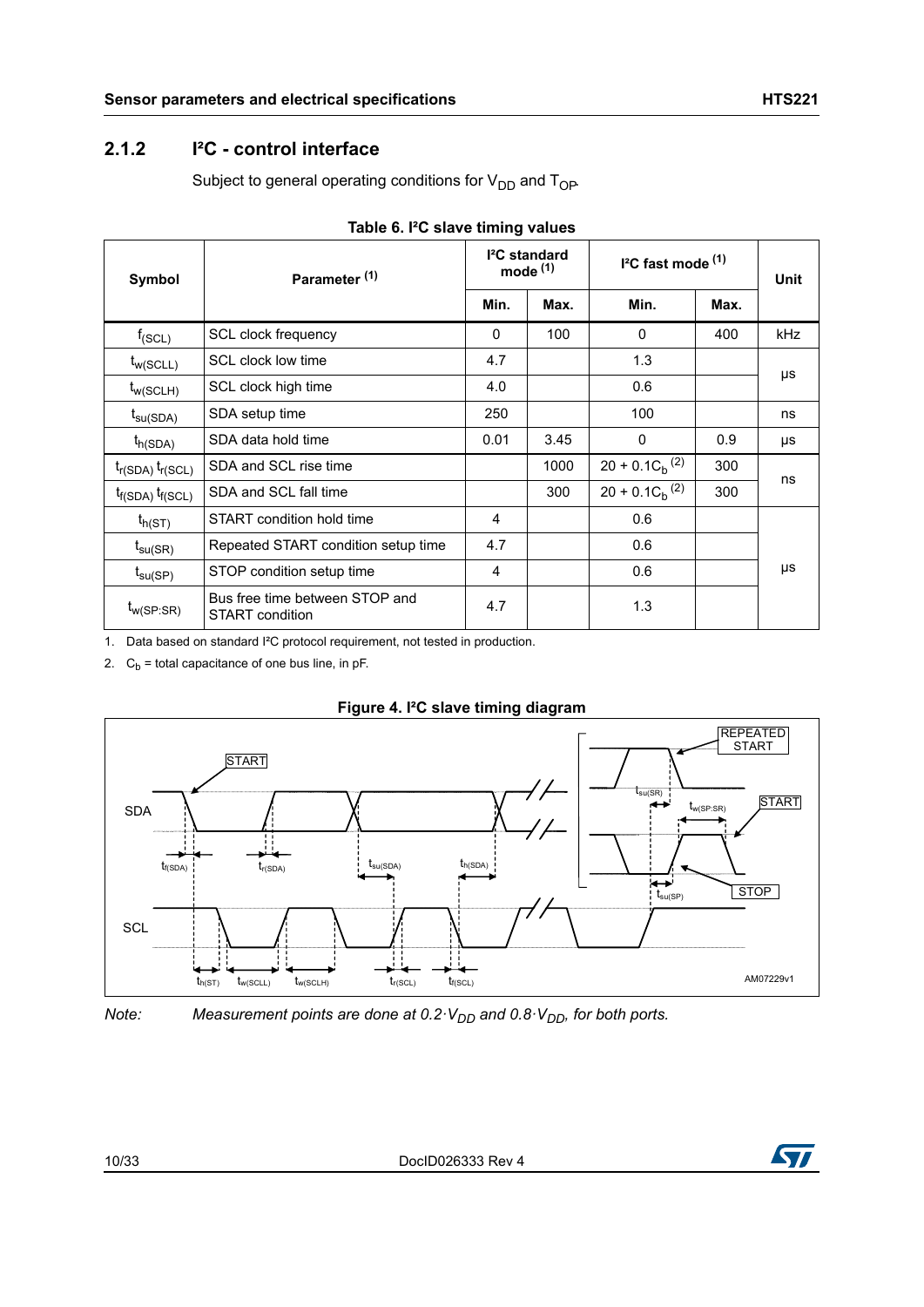### <span id="page-10-0"></span>**2.2 Absolute maximum ratings**

Stress above those listed as "Absolute maximum ratings" may cause permanent damage to the device. This is a stress rating only and functional operation of the device under these conditions is not implied. Exposure to maximum rating conditions for extended periods may affect device reliability.

<span id="page-10-1"></span>

| Symbol                      | <b>Ratings</b>                     | <b>Maximum value</b>             | Unit |
|-----------------------------|------------------------------------|----------------------------------|------|
| V <sub>DD</sub>             | Supply voltage                     | $-0.3$ to 4.8                    |      |
| $V_{IN}$                    | Input voltage on any control pin   | $-0.3$ to V <sub>DD</sub> $+0.3$ |      |
| $\mathsf{r}_{\texttt{STG}}$ | Storage temperature range          | $-40$ to $+125$                  | °C   |
| <b>ESD</b>                  | Electrostatic discharge protection | 2 (HBM)                          | k٧   |

| Table 7. Absolute maximum ratings |  |  |
|-----------------------------------|--|--|
|-----------------------------------|--|--|

*Note: Supply voltage on any pin should never exceed 4.8 V.*



This device is sensitive to mechanical shock, improper handling can cause permanent damage to the part.



This device is sensitive to electrostatic discharge (ESD), improper handling can  $\mathbb{R}$  cause permanent damage to the part.

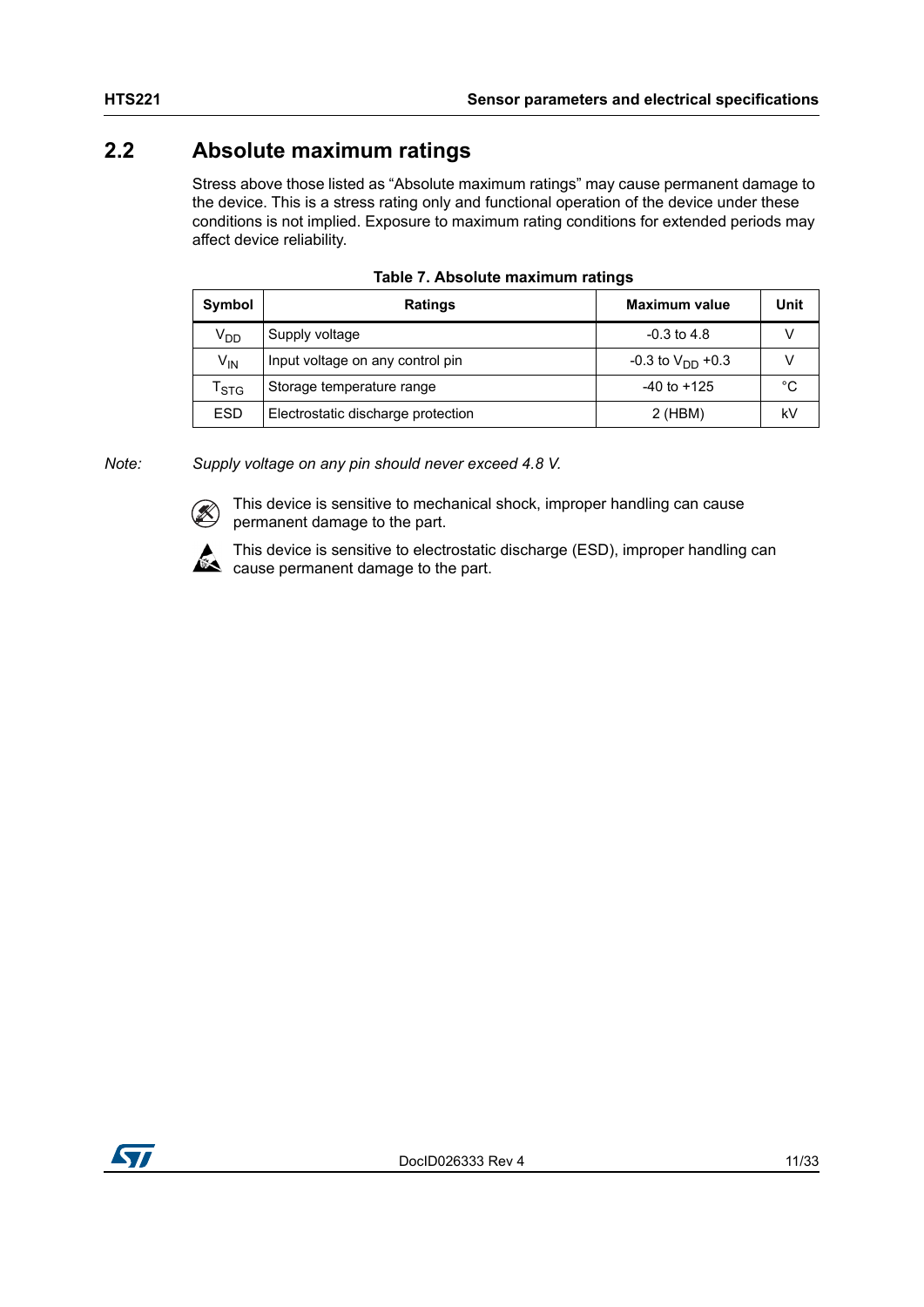## <span id="page-11-0"></span>**3 Functionality**

The HTS221 is a digital humidity and temperature sensor, packaged in an HLGA holed package.The device includes the sensing element and an IC (integrated circuit) interface able to take information from the sensing element and provide a digital signal to the application, communicating through I<sup>2</sup>C/SPI interfaces with the host controller.

### <span id="page-11-1"></span>**3.1 IC interface**

The complete measurement chain consists of a low-noise capacitive amplifier, which converts the capacitive imbalance of the humidity sensor into an analog voltage signal, and an analog-to-digital converter is used to generate the digital information.

The converter is coupled with a dedicated hardware (HW) averaging filter to remove the high-frequency component and reduce the serial interface traffic.

The relative humidity and temperature data can be accessed through an I<sup>2</sup>C/SPI interface, making the device particularly suitable for direct interfacing with a microcontroller.

### <span id="page-11-2"></span>**3.2 Factory calibration**

The IC (integrated circuit) interface is factory calibrated and the coefficients required to convert the ADC 16-bit values into rH% or degrees Celsius can be read through the internal registers of the sensor. Further calibration by the user is not required.

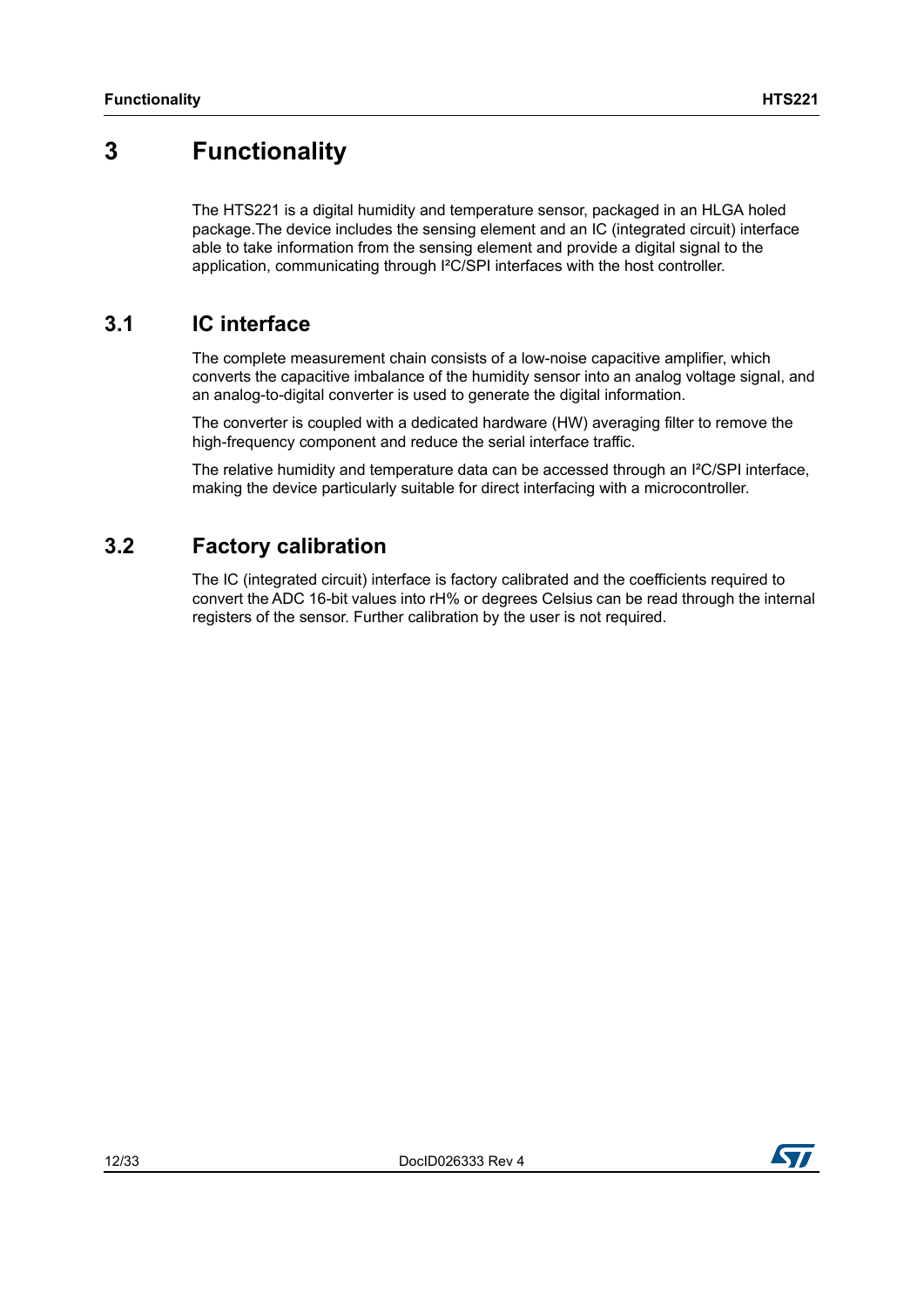# <span id="page-12-0"></span>**4 Application hints**

<span id="page-12-2"></span>

**Figure 5. HTS221 electrical connections**

The device is supplied through the  $V_{DD}$  line. The power supply decoupling capacitor (100 nF ceramic) should be placed as near as possible to the supply pad of the device (common design practice).

The functionality of the device and the measured data outputs are selectable and accessible through the I²C/SPI interfaces. To select the I²C interface, the CS line must be tied high (i.e. connected to VDD) or left unconnected (thanks to the internal pull-up).

All the voltage and ground supplies must be present at the same time to have proper behavior of the IC (refer to *[Figure 5](#page-12-2)*).

### <span id="page-12-1"></span>**4.1 Soldering information**

The HLGA package is compliant with the ECOPACK® standard and it is qualified for soldering heat resistance according to JEDEC J-STD-020. After soldering, the accuracy specification of the sensor can be guaranteed after re-hydration of the sensor element in a stabilized environment (25 °C / 55% rH) for 3 days or at 70% rH for 12 h. Otherwise the sensor may read an offset that slowly disappears if exposed to ambient conditions.



DocID026333 Rev 4 13/33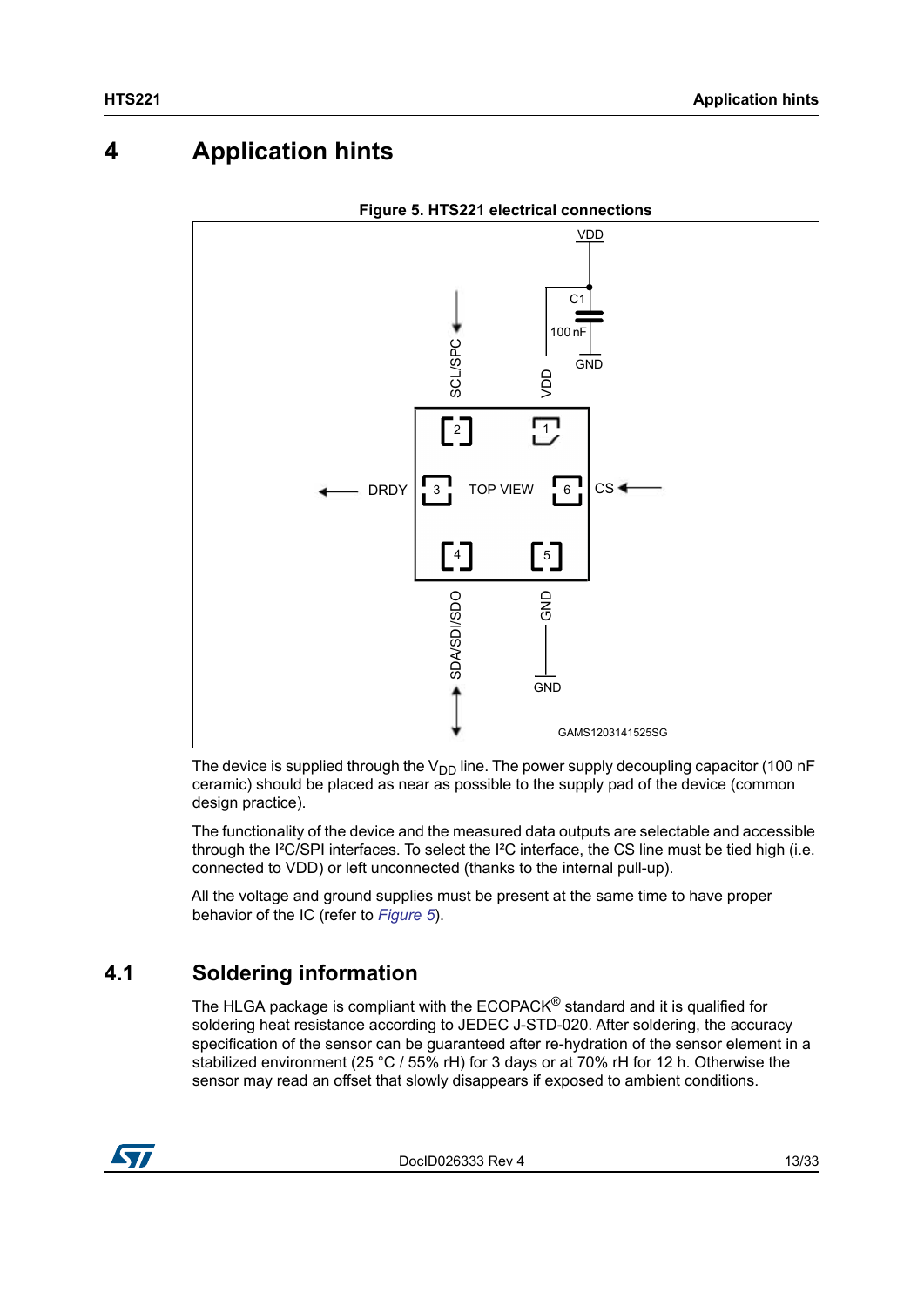# <span id="page-13-0"></span>**5 Digital interfaces**

The registers embedded in the HTS221 may be accessed through both the I²C and SPI 3-wire serial interfaces.

The serial interfaces are mapped onto the same pins.To select the I²C interface, the CS line must be tied high (i.e. connected to  $V_{DD}$ ) or unconnected (internal pull-up); to select the SPI interface, the CS line must be tied low (i.e. connected to GND).

<span id="page-13-2"></span>

| Pin name    | <b>Pin description</b>                                                                                                                                   |
|-------------|----------------------------------------------------------------------------------------------------------------------------------------------------------|
| СS          | <sup>2</sup> C/SPI mode selection<br>1: SPI idle mode / I <sup>2</sup> C communication enabled<br>0: SPI communication mode / I <sup>2</sup> C disabled) |
| SCL/SPC     | I <sup>2</sup> C serial clock (SCL)<br>SPI serial clock (SPC)                                                                                            |
| SDA/SDI/SDO | I <sup>2</sup> C serial data (SDA)<br>3-wire SPI serial data input /output (SDI/SDO)                                                                     |

**Table 8. Serial interface pin description**

# <span id="page-13-1"></span>5.1 **I<sup>2</sup>C serial interface (CS = HIGH or unconnected CS)**

The HTS221  $l^2C$  is a bus slave. The  $l^2C$  is employed to write data into registers whose content can also be read back.

The relevant I²C terminology is provided in *[Table 9.](#page-13-3)*

#### **Table 9. I2C terminology**

<span id="page-13-3"></span>

| Term        | <b>Description</b>                                                                          |
|-------------|---------------------------------------------------------------------------------------------|
| Transmitter | The device which sends data to the bus                                                      |
| Receiver    | The device which receives data from the bus                                                 |
| Master      | The device which initiates a transfer, generates clock signals and terminates a<br>transfer |
| Slave       | The device addressed by the master                                                          |

There are two signals associated with the I<sup>2</sup>C bus: the serial clock line (SCL) and the serial data line (SDA). The latter is a bi-directional line used for sending and receiving the data to/from the interface. Both lines must be connected to  $V_{DD}$  through pull-up resistors.

The I²C interface is compliant with fast mode (400 kHz) I²C standards as well as with normal mode.

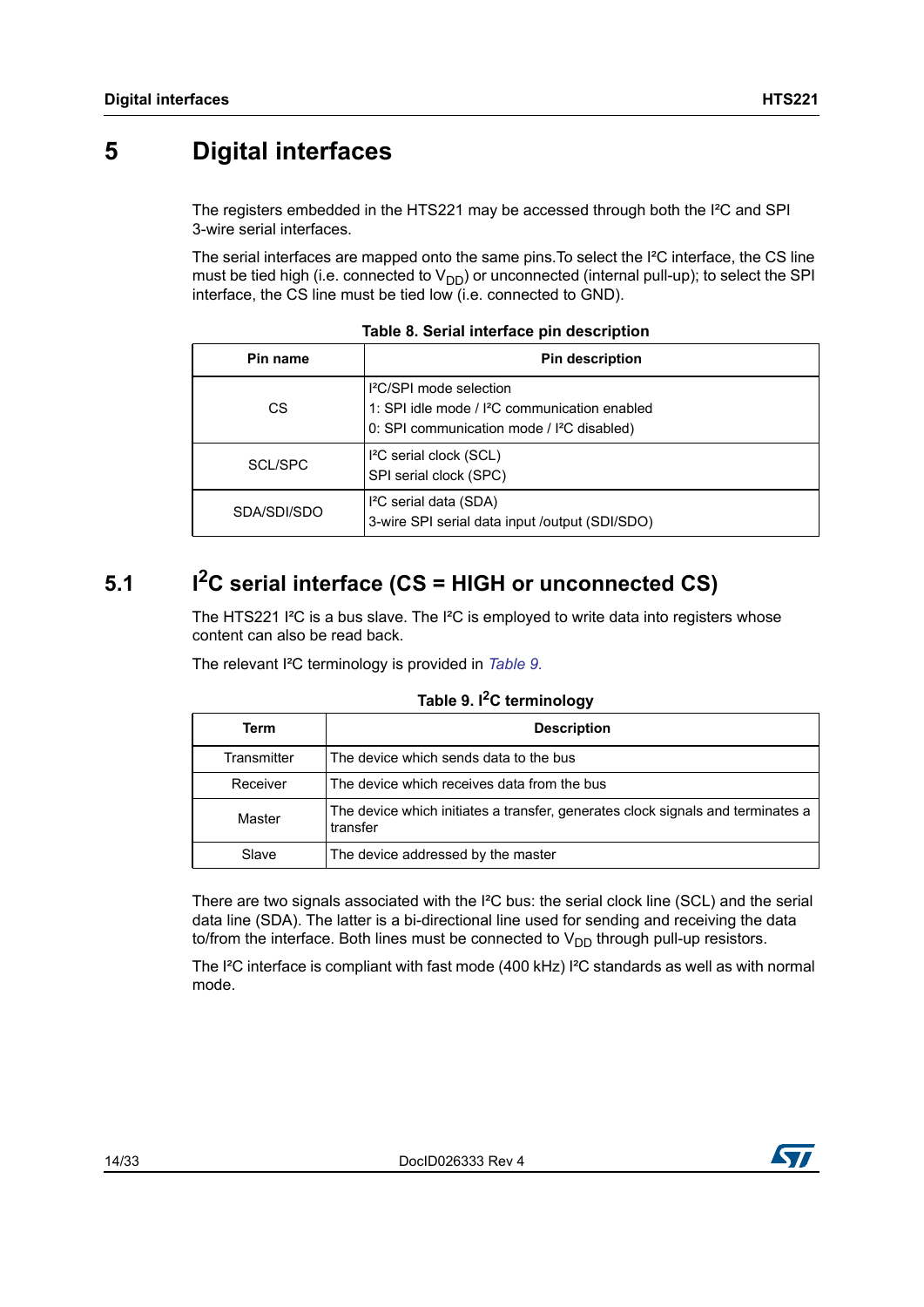### <span id="page-14-0"></span>**5.1.1 I²C operation**

The transaction on the bus is started through a START (ST) signal. A start condition is defined as a HIGH to LOW transition on the data line while the SCL line is held HIGH. After this has been transmitted by the master, the bus is considered busy. The next byte of data transmitted after the start condition contains the address of the slave in the first 7 bits and the eighth bit tells whether the master is receiving data from the slave or transmitting data to the slave. When an address is sent, each device in the system compares the first seven bits after a start condition with its address. If they match, the device considers itself addressed by the master.

The 8-bit slave address (SAD) associated to the HTS221 humidity sensor is BEh (write) and BFh (read).

Data transfer with acknowledge is mandatory. The transmitter must release the SDA line during the acknowledge pulse. The receiver must then pull the data line LOW so that it remains stable low during the HIGH period of the acknowledge clock pulse. A receiver which has been addressed is obliged to generate an acknowledge after each byte of data received.

The I²C embedded in the HTS221 behaves like a slave device and the following protocol must be adhered to. After the start condition (ST) a slave address is sent, once a slave acknowledge (SAK) has been returned, an 8-bit sub-address (SUB) will be transmitted: the 7 LSB represents the actual register address while the MSB enables address autoincrement. If the MSB of the SUB field is '1', the SUB (register address) will be automatically increased to allow multiple data read/write.

The slave address is completed with a Read/Write bit. If the bit was '1' (Read), a repeated START (SR) condition must be issued after the two sub-address bytes; if the bit is '0' (Write) the master will transmit to the slave with direction unchanged. *[Table 10](#page-14-1)* explains how the SAD + read/write bit pattern is composed, listing all the possible configurations.

<span id="page-14-1"></span>

| Command | SAD[6:0] | R/W | SAD+R/W        |
|---------|----------|-----|----------------|
| Read    | 1011111  |     | 10111111 (BFh) |
| Write   | 1011111  |     | 10111110 (BEh) |

**Table 10. SAD + Read/Write patterns**

|  | Table 11. Transfer when master is writing one byte to slave |  |  |  |  |
|--|-------------------------------------------------------------|--|--|--|--|
|  |                                                             |  |  |  |  |

<span id="page-14-2"></span>

| Master | ~-<br>ັ | $SAD + W$ |            | <b>SUB</b> |            | DATA |            | SP |  |  |
|--------|---------|-----------|------------|------------|------------|------|------------|----|--|--|
| Slave  |         |           | <b>SAK</b> |            | <b>SAK</b> |      | <b>SAK</b> |    |  |  |

#### **Table 12. Transfer when master is writing multiple bytes to slave**

<span id="page-14-3"></span>

|        | ____            | ____<br>____ | __         | -----      | _______    | . .<br>__   | ____<br>____ | .           |            |           |
|--------|-----------------|--------------|------------|------------|------------|-------------|--------------|-------------|------------|-----------|
| Master | $\sim$ T<br>، ت | $SAD + W$    |            | <b>SUB</b> |            | <b>DATA</b> |              | <b>DATA</b> |            | <b>SP</b> |
| Slave  |                 |              | <b>SAK</b> |            | <b>SAK</b> |             | <b>SAK</b>   |             | <b>SAK</b> |           |

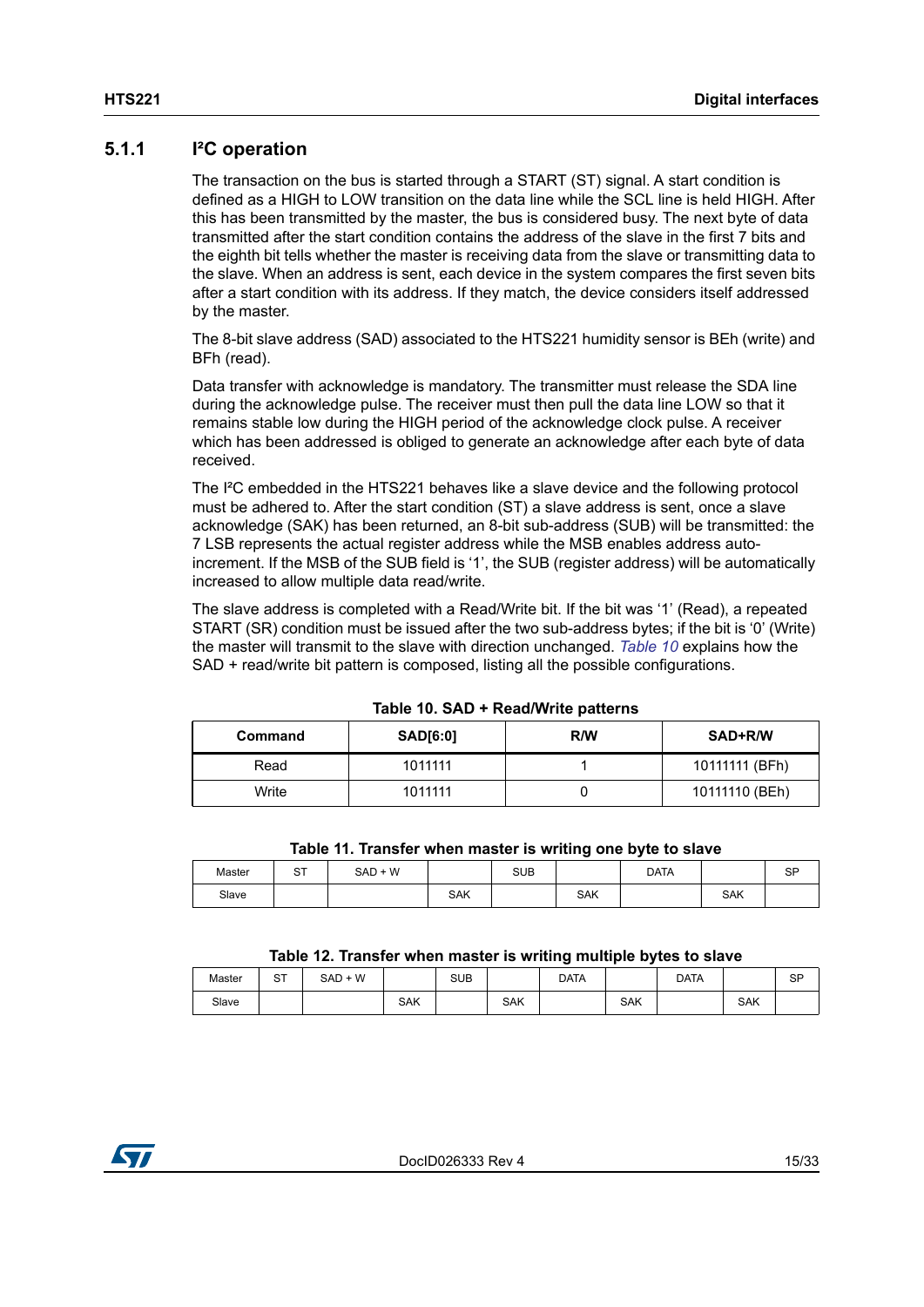<span id="page-15-0"></span>

|        | $1000$ TV. Hundrey model music to receiving (requiring) one syte of data from older |         |     |     |     |           |         |     |             |      |           |  |
|--------|-------------------------------------------------------------------------------------|---------|-----|-----|-----|-----------|---------|-----|-------------|------|-----------|--|
| Master | ⌒⊤<br>১।                                                                            | SAD + W |     | SUB |     | <b>SR</b> | SAD + R |     |             | NMAK | <b>SP</b> |  |
| Slave  |                                                                                     |         | SAK |     | SAK |           |         | SAK | <b>DATA</b> |      |           |  |

| Table 13. Transfer when master is receiving (reading) one byte of data from slave |  |  |
|-----------------------------------------------------------------------------------|--|--|
|                                                                                   |  |  |

<span id="page-15-1"></span>**Table 14. Transfer when master is receiving (reading) multiple bytes of data from slave**

| Master | $\sim$ $\tau$<br>ا ت | SAD+W |            | <b>SUB</b> |            | <b>SR</b> | SAD+R |            |             | <b>MAK</b> |             | <b>MAK</b> |             | <b>NMAK</b> | <b>SP</b> |
|--------|----------------------|-------|------------|------------|------------|-----------|-------|------------|-------------|------------|-------------|------------|-------------|-------------|-----------|
| Slave  |                      |       | <b>SAK</b> |            | <b>SAK</b> |           |       | <b>SAK</b> | <b>DATA</b> |            | <b>DATA</b> |            | <b>DATA</b> |             |           |

Data are transmitted in byte format (DATA). Each data transfer contains 8 bits. The number of bytes transferred per transfer is unlimited. Data is transferred with the most significant bit (MSB) first. If a receiver can't receive another complete byte of data until it has performed some other functions, it can hold the clock line, SCL LOW to force the transmitter into a wait state. Data transfer only continues when the receiver is ready for another byte and releases the data line. If a slave receiver does not acknowledge the slave address (i.e. it is not able to receive because it is performing some real-time function) the data line must be kept HIGH by the slave. The master can then abort the transfer. A LOW to HIGH transition on the SDA line while the SCL line is HIGH is defined as a STOP condition. Each data transfer must be terminated by the generation of a STOP (SP) condition.

In order to read multiple bytes incrementing the register address, it is necessary to assert the most significant bit of the sub-address field. In other words, SUB(7) must be equal to 1 while SUB(6-0) represents the address of the first register to be read.

In the presented communication format MAK is master acknowledge and NMAK is no master acknowledge.

I²C high speed HS-mode devices can transfer information at bit rates of up to 3.4 Mbit/s, yet they remain fully downward compatible with fast or standard-mode (F/S-mode) devices for bi-directional communication in a mixed-speed bus system. With the exception that arbitration and clock synchronization is not performed during the HS-mode transfer, the same serial bus protocol and data format is maintained as with the F/S-mode system.

HS-mode can only begin after the following conditions (all of which are in F/S-mode):

- 1. START condition (S)
- 2. 8-bit master code (00001XXX)
- 3. not-acknowledge bit (A)

This master code has two main functions:

It allows arbitration and synchronization between competing masters at F/S-mode speeds, resulting in one winning master.

It indicates the beginning of an HS-mode transfer. HS-mode master codes are reserved 8-bit codes, which are not used for slave addressing or other purposes.

The master code indicates to other devices that an HS-mode transfer is to begin and the connected devices must meet the HS-mode specification. As no device is allowed to acknowledge the master code, the master code is followed by a not-acknowledge (A). After the not-acknowledge bit (A), and the SCLH line has been pulled up to a HIGH level, the active master switches to HS-mode and enables (at time  $t_H$ , see data transfer in HS mode)

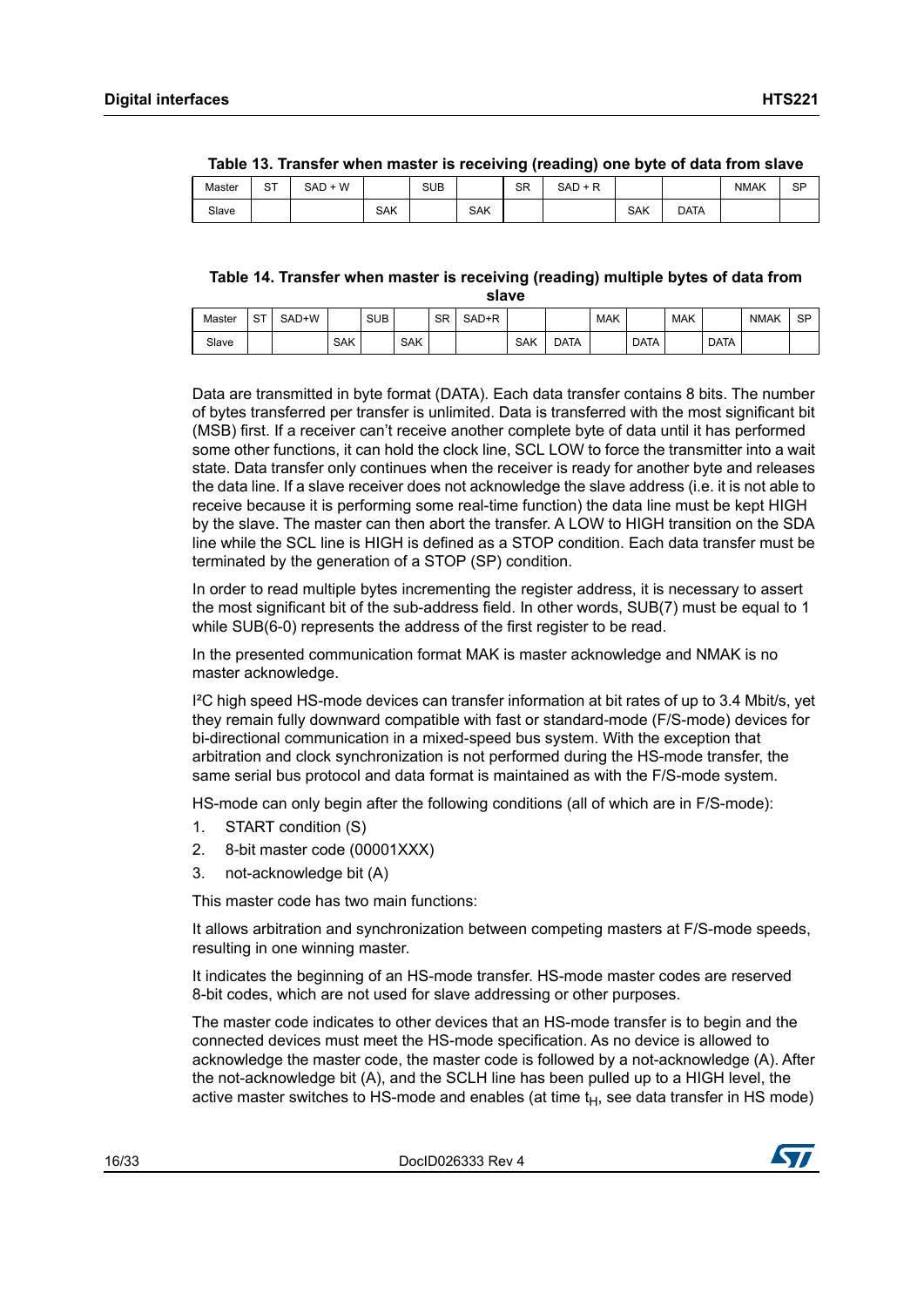the current-source pull-up circuit for the SCLH signal. As other devices can delay the serial transfer before  $t_H$  by stretching the LOW period of the SCLH signal, the active master will enable its current-source pull-up circuit when all devices have released the SCLH line and the SCLH signal has reached a HIGH level, thus speeding up the last part of the rise time of the SCLH signal. The active master then sends a repeated START condition (Sr) followed by a 7-bit slave address (or 10-bit slave address; see previous section) with a R/W bit address, and receives an acknowledge bit (A) from the selected slave.

After a repeated START condition and after each acknowledge bit (A) or not-acknowledge bit (A), the active master disables its current-source pull-up circuit. This enables other devices to delay the serial transfer by stretching the LOW period of the SCLH signal. The active master re-enables its current-source pull-up circuit again when all devices have released and the SCLH signal reaches a HIGH level, and so speeds up the last part of the SCLH signal's rise time. Data transfer continues in HS-mode after the next repeated START (Sr), and only switches back to F/S-mode after a STOP condition (P). To reduce the overhead of the master code, it's possible that a master links a number of HS-mode transfers, separated by repeated START conditions (Sr).

### <span id="page-16-0"></span>**5.2 SPI bus interface (CS = LOW)**

The HTS221 SPI is a slave bus that can operate in 0 and 3 SPI modes. The SPI allows writing to and reading from the registers of the device. The serial interface interacts with the application through 3 wires: **CS**, **SPC**, **SDI/SDO**.

**CS** is the serial port enable and is controlled by the SPI master. It goes low at the start of the transmission and goes back high at the end. **SCL** is the serial port clock and it is controlled by the SPI master. It is stopped high when **CS** is high (no transmission). **SDI/SDO** is the serial port data input and output. This line is driven at the falling edge of **SCL** and should be captured at the rising edge of **SCL**.

Both the read register and write register commands are completed in 16 clock pulses or in multiples of 8 in case of multiple read/write bytes. Bit duration is the time between two falling edges of **SCL**. The first bit (bit 0) starts at the first falling edge of **SCL** after the falling edge of **CS** while the last bit (bit 15, bit 23,...) starts at the last falling edge of **SCL** just before the rising edge of **CS**.

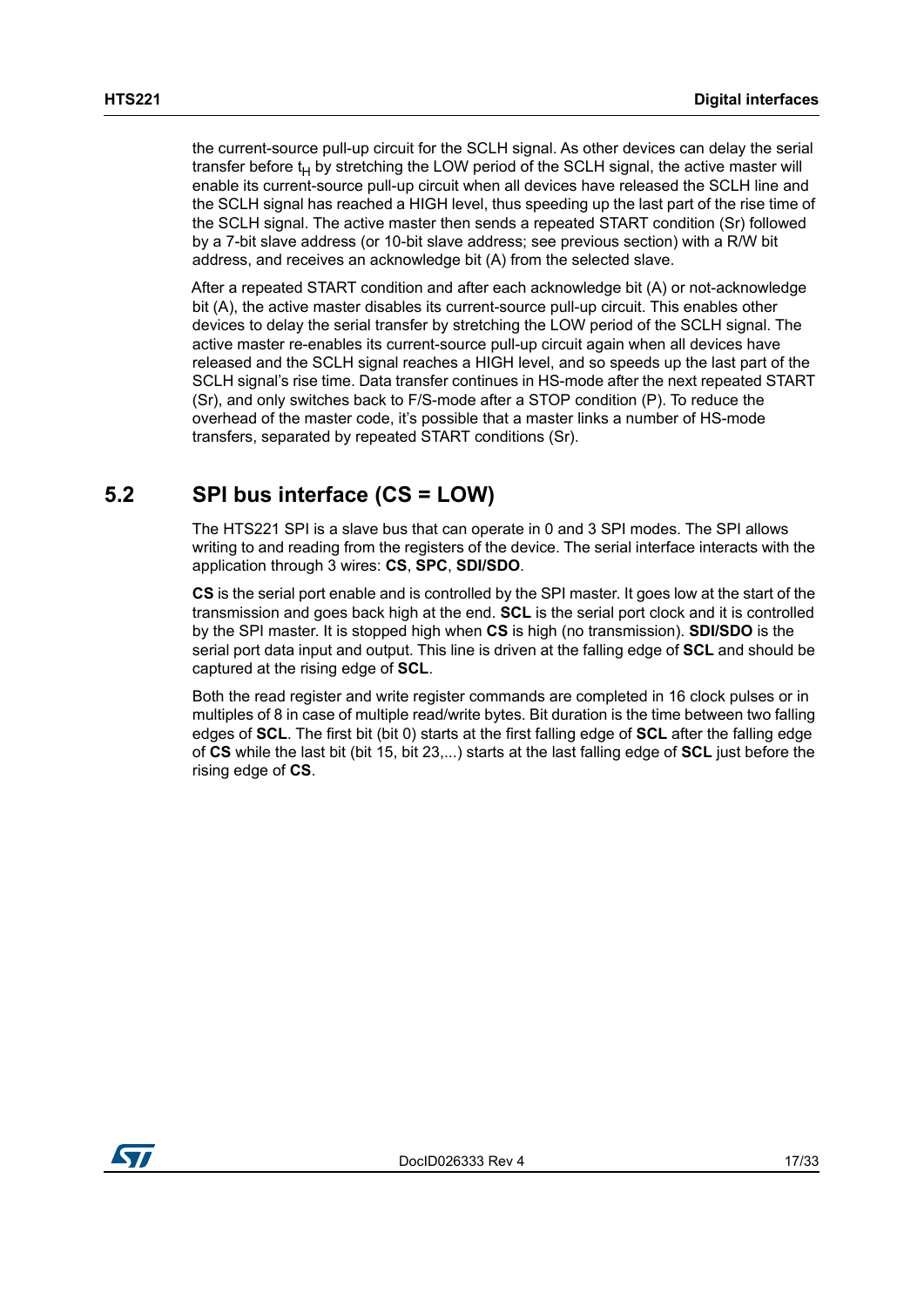#### <span id="page-17-0"></span>**5.2.1 SPI write**

<span id="page-17-1"></span>

The SPI write command is performed with 16 clock pulses. A multiple byte write command is performed by adding blocks of 8 clock pulses to the previous one.

*bit 0*: WRITE bit. The value is 0.

*bit 1*: MS bit. When 0, does not increment the address; when 1, increments the address in multiple writes.

*bit 2 -7:* address AD(5:0). This is the address field of the indexed register.

**bit 8-15**: data DI(7:0) (write mode). This is the data that will be written inside the device (MSB first).

*bit 16-...*: data DI(...-8). Further data in multiple byte writes.

<span id="page-17-2"></span>

#### **Figure 7. Multiple byte SPI write protocol (2-byte example)**

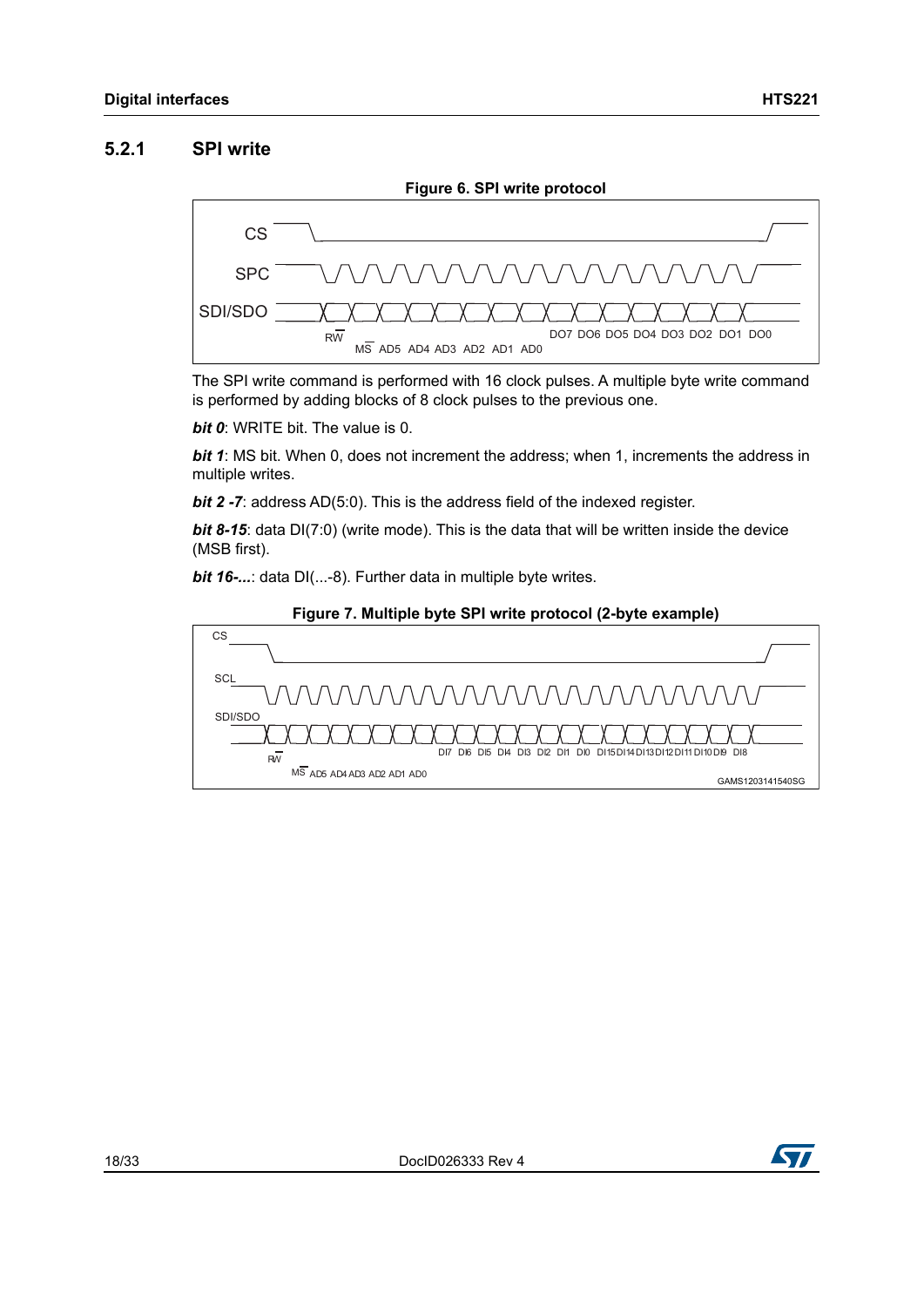#### <span id="page-18-0"></span>**5.2.2 SPI read**

<span id="page-18-1"></span>

The SPI read command is performed with 16 clock pulses:

*bit 0*: READ bit. The value is 1.

*bit 1*: MS bit. When 0, does not increment the address, when 1, increments the address in multiple reads.

*bit 2-7*: address AD(5:0). This is the address field of the indexed register.

**bit 8-15**: data DO(7:0) (read mode). This is the data that is read from the device (MSB first).

A multiple read command is also available in 3-wire mode.

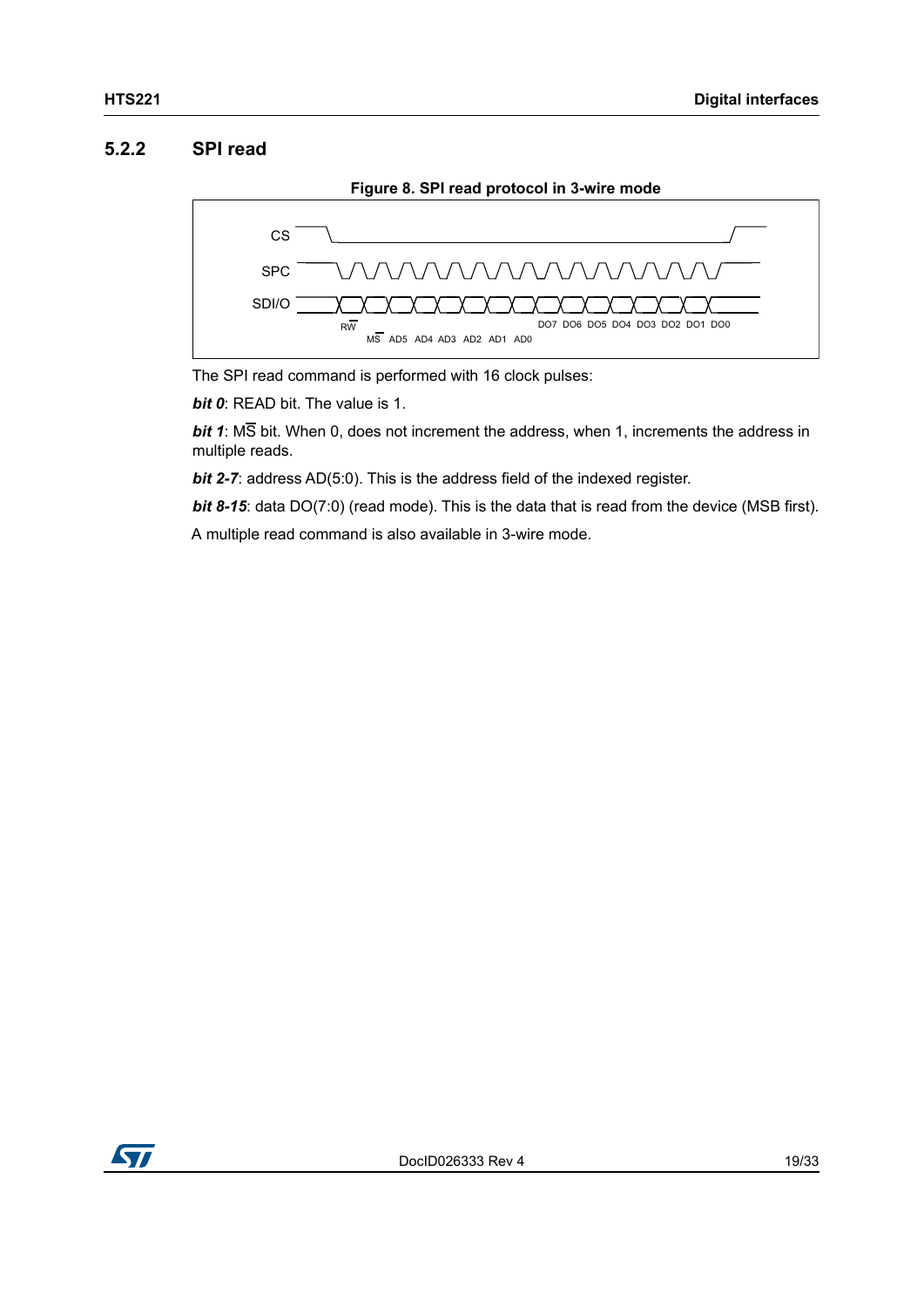# <span id="page-19-0"></span>**6 Register mapping**

The table below provides a list of the 8-bit registers embedded in the device and the related addresses.

<span id="page-19-1"></span>

| Table 15. Register address filap |             |                               |               |  |  |  |  |  |  |  |
|----------------------------------|-------------|-------------------------------|---------------|--|--|--|--|--|--|--|
| Name                             | <b>Type</b> | <b>Register address (hex)</b> | Default (hex) |  |  |  |  |  |  |  |
| Reserved                         |             | 00-0E                         | Do not modify |  |  |  |  |  |  |  |
| WHO_AM_I                         | R.          | 0F                            | <b>BC</b>     |  |  |  |  |  |  |  |
| AV_CONF                          | R/W         | 10                            | 1B            |  |  |  |  |  |  |  |
| Reserved                         |             | $11-1C$                       | Do not modify |  |  |  |  |  |  |  |
| CTRL_REG1                        | R/W         | 20                            | 0             |  |  |  |  |  |  |  |
| CTRL_REG2                        | R/W         | 21                            | 0             |  |  |  |  |  |  |  |
| CTRL_REG3                        | R/W         | 22                            | $\mathbf 0$   |  |  |  |  |  |  |  |
| Reserved                         |             | 23-26                         | Do not modify |  |  |  |  |  |  |  |
| STATUS_REG                       | R.          | 27                            | 0             |  |  |  |  |  |  |  |
| HUMIDITY_OUT_L                   | R.          | 28                            | Output        |  |  |  |  |  |  |  |
| HUMIDITY_OUT_H                   | R           | 29                            | Output        |  |  |  |  |  |  |  |
| TEMP_OUT_L                       | R           | 2A                            | Output        |  |  |  |  |  |  |  |
| TEMP OUT H                       | R           | 2B                            | Output        |  |  |  |  |  |  |  |
| Reserved                         |             | $2C-2F$                       | Do not modify |  |  |  |  |  |  |  |
| CALIB_0.F                        | R/W         | 30-3F                         | Do not modify |  |  |  |  |  |  |  |

Registers marked as *Reserved* must not be changed. Writing to those registers may cause permanent damage to the device.

The content of the CALIB\_0..F registers that are loaded at power-on from device internal non-volatile memory should never be modified.

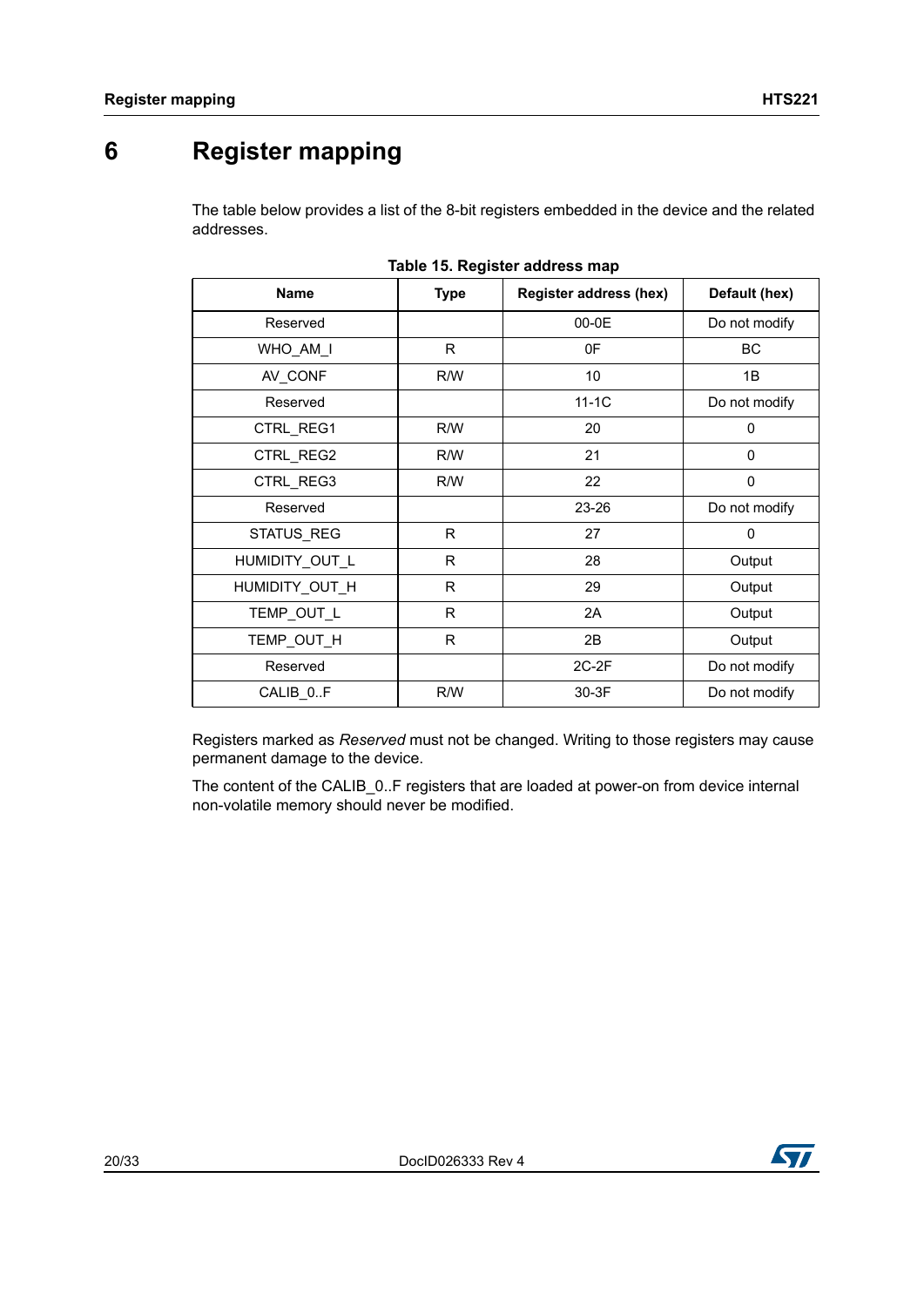## <span id="page-20-0"></span>**7 Register description**

The device contains a set of registers which are used to control its behavior and to retrieve humidity and temperature data. The register address, made up of 7 bits, is used to identify and to read/write the data, through the serial interfaces.

### <span id="page-20-1"></span>**7.1 WHO\_AM\_I (0Fh)**

Device identification

This read-only register contains the device identifier, set to BCh

### <span id="page-20-2"></span>**7.2 AV\_CONF (10h)**

Humidity and temperature resolution mode

| Reserved | AVGT <sub>2</sub> | AVGT <sup>*</sup> | AVGT0 | AVGH <sub>2</sub> | AVGH1 | AVGH0 |
|----------|-------------------|-------------------|-------|-------------------|-------|-------|

To configure humidity/temperature average.

| [7:6] | Reserved                                                                                |
|-------|-----------------------------------------------------------------------------------------|
| [5:3] | AVGT2-0: To select the numbers of averaged temperature samples (2 - 256), see Table 16. |
| [2:0] | AVGH2-0: To select the numbers of averaged humidity samples (4 - 512), see Table 16.    |

#### **Table 16. Humidity and temperature average configuration**

<span id="page-20-3"></span>

| <b>AVGx2:0</b> | Nr. internal average      | Noise (RMS)            |                    | $I_{DD}$ 1 Hz |       |
|----------------|---------------------------|------------------------|--------------------|---------------|-------|
|                | <b>Temperature (AVGT)</b> | <b>Humidity (AVGH)</b> | Temp $(^{\circ}C)$ | rH%           | μA    |
| 000            | $\overline{2}$            | 4                      | 0.08               | 0.4           | 0.80  |
| 001            | $\overline{4}$            | 8                      | 0.05               | 0.3           | 1.05  |
| 010            | 8                         | 16                     | 0.04               | 0.2           | 1.40  |
| $011^{(1)}$    | 16                        | 32                     | 0.03               | 0.15          | 2.10  |
| 100            | 32                        | 64                     | 0.02               | 0.1           | 3.43  |
| 101            | 64                        | 128                    | 0.015              | 0.07          | 6.15  |
| 110            | 128                       | 256                    | 0.01               | 0.05          | 11.60 |
| 111            | 256                       | 512                    | 0.007              | 0.03          | 22.50 |

1. Default configuration

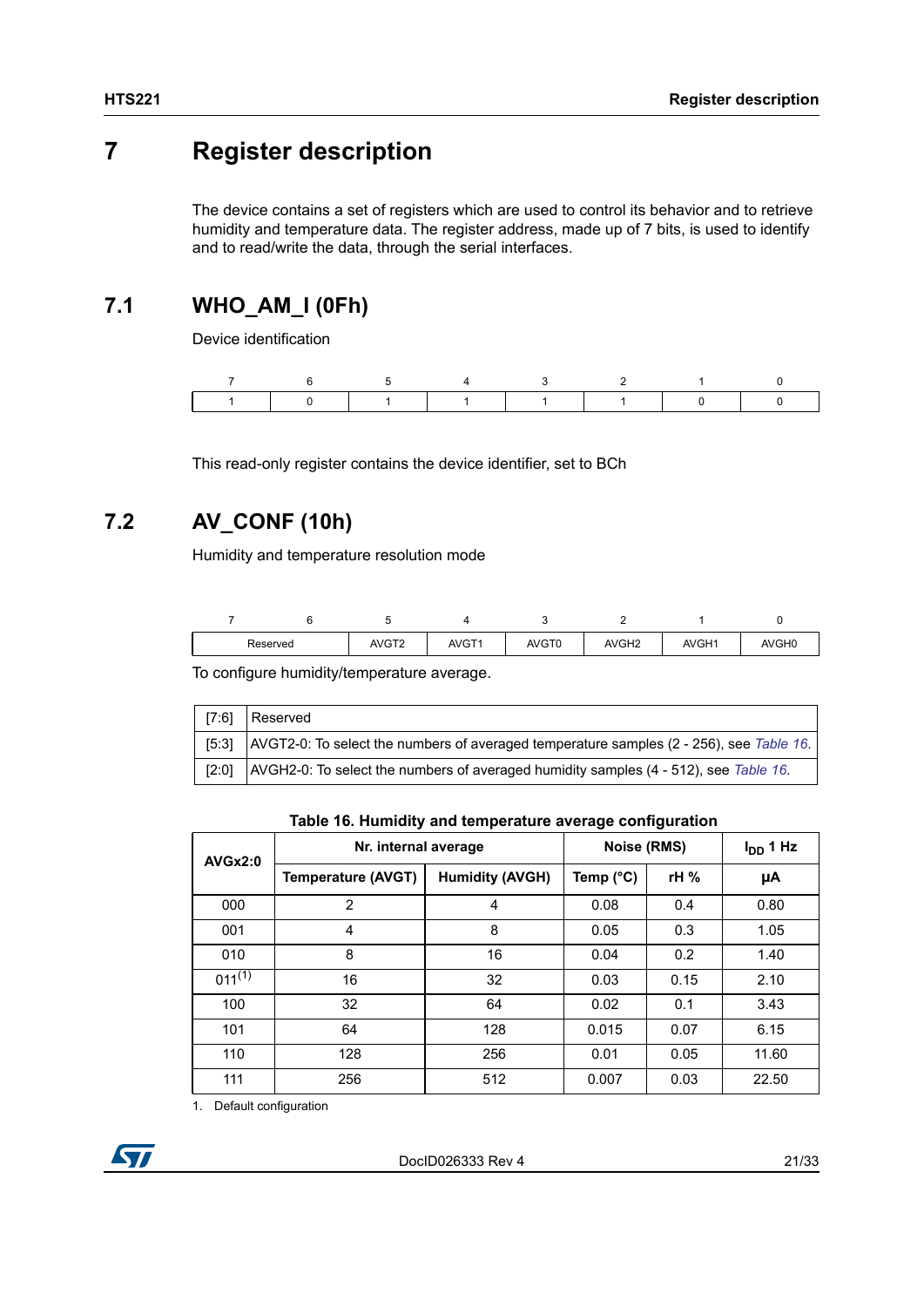### <span id="page-21-0"></span>**7.3 CTRL\_REG1 (20h)**

Control register 1

| DD<br>гυ | Reserved |  |  |  | <b>BDU</b><br>$ -$ | ODR <sub>1</sub> | ODR <sub>0</sub> |
|----------|----------|--|--|--|--------------------|------------------|------------------|

|       | PD: power-down control<br>(0: power-down mode; 1: active mode)                                              |
|-------|-------------------------------------------------------------------------------------------------------------|
| [6:3] | Reserved                                                                                                    |
| [2]   | BDU: block data update<br>(0: continuous update; 1: output registers not updated until MSB and LSB reading) |
| [1:0] | ODR1, ODR0: output data rate selection (see table 17)                                                       |

The **PD** bit is used to turn on the device. The device is in power-down mode when PD = '0' (default value after boot). The device is active when PD is set to '1'.

The **BDU** bit is used to inhibit the output register update between the reading of the upper and lower register parts. In default mode (BDU =  $0'$ ), the lower and upper register parts are updated continuously. If it is not certain whether the read will be faster than output data rate, it is recommended to set the BDU bit to '1'. In this way, after the reading of the lower (upper) register part, the content of that output register is not updated until the upper (lower) part is read also.

This feature prevents the reading of LSB and MSB related to different samples.

The ODR1 and ODR0 bits permit changes to the output data rates of humidity and temperature samples.The default value corresponds to a "one-shot" configuration for both humidity and temperature output. ODR1 and ODR0 can be configured as described in *[Table 17](#page-21-1)*.

<span id="page-21-1"></span>

| ODR <sub>1</sub> | ODR <sub>0</sub> | Humidity (Hz)<br>Temperature (Hz) |          |
|------------------|------------------|-----------------------------------|----------|
|                  |                  |                                   | One-shot |
|                  |                  | 1 Hz                              | 1 Hz     |
|                  |                  | 7 Hz                              | 7 Hz     |
|                  |                  | $12.5$ Hz                         | 12.5 Hz  |

#### **Table 17. Output data rate configuration**

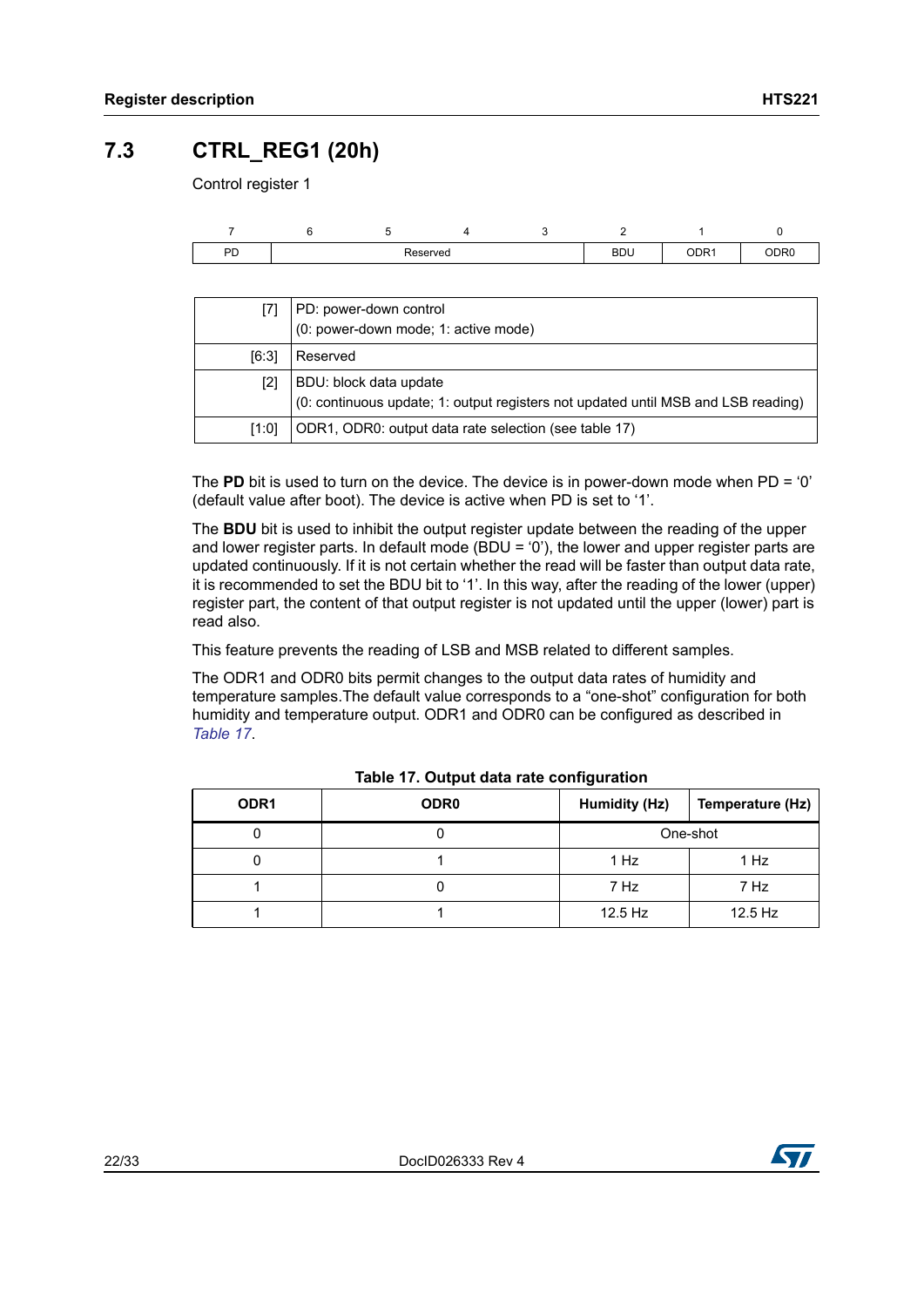### <span id="page-22-0"></span>**7.4 CTRL\_REG2 (21h)**

Control register 2

| BOOT |  | Reserved |  | Heater | ONE<br>SHC<br>$\overline{\phantom{a}}$ |
|------|--|----------|--|--------|----------------------------------------|

| [7]   | BOOT: Reboot memory content<br>(0: normal mode; 1: reboot memory content)           |
|-------|-------------------------------------------------------------------------------------|
| [6:2] | Reserved                                                                            |
| [1]   | Heater<br>(0: heater disable; 1: heater enable)                                     |
| [0]   | One-shot enable<br>(0: waiting for start of conversion; 1: start for a new dataset) |

The **BOOT** bit is used to refresh the content of the internal registers stored in the Flash memory block. At device power-up, the content of the Flash memory block is transferred to the internal registers related to trimming functions to permit good behavior of the device itself. If, for any reason, the content of the trimming registers is modified, it is sufficient to use this bit to restore the correct values. When the BOOT bit is set to '1' the content of the internal Flash is copied inside the corresponding internal registers and is used to calibrate the device. These values are factory trimmed and are different for every device. They permit good behavior of the device and normally they should not be changed. At the end of the boot process, the BOOT bit is set again to '0'.

The **ONE** SHOT bit is used to start a new conversion. In this situation a single acquisition of temperature and humidity is started when the ONE\_SHOT bit is set to '1'. At the end of conversion the new data are available in the output registers, the STATUS\_REG[0] and STATUS REG[1] bits are set to '1' and the ONE SHOT bit comes back to '0' by hardware.

The **Heater** bit is used to control an internal heating element, that can effectively be used to speed up the sensor recovery time in case of condensation. The heater can be operated only by an external controller, which means that it has to be switched on/off directly by FW. Humidity and temperature output should not be read during the heating cycle; valid data can be read out once the heater has been turned off, after the completion of the heating cycle. Typical power consumption related to V<sub>DD</sub> is described in *[Table 18](#page-22-1)*.

<span id="page-22-1"></span>

| . .          |        |
|--------------|--------|
| $V_{DD}$ [V] | I [mA] |
| 3.3          | 33     |
| 2.5          | 22     |
| 1.8          | 12     |

|  |  |  | Table 18. Typical power consumption with heater ON |
|--|--|--|----------------------------------------------------|
|--|--|--|----------------------------------------------------|

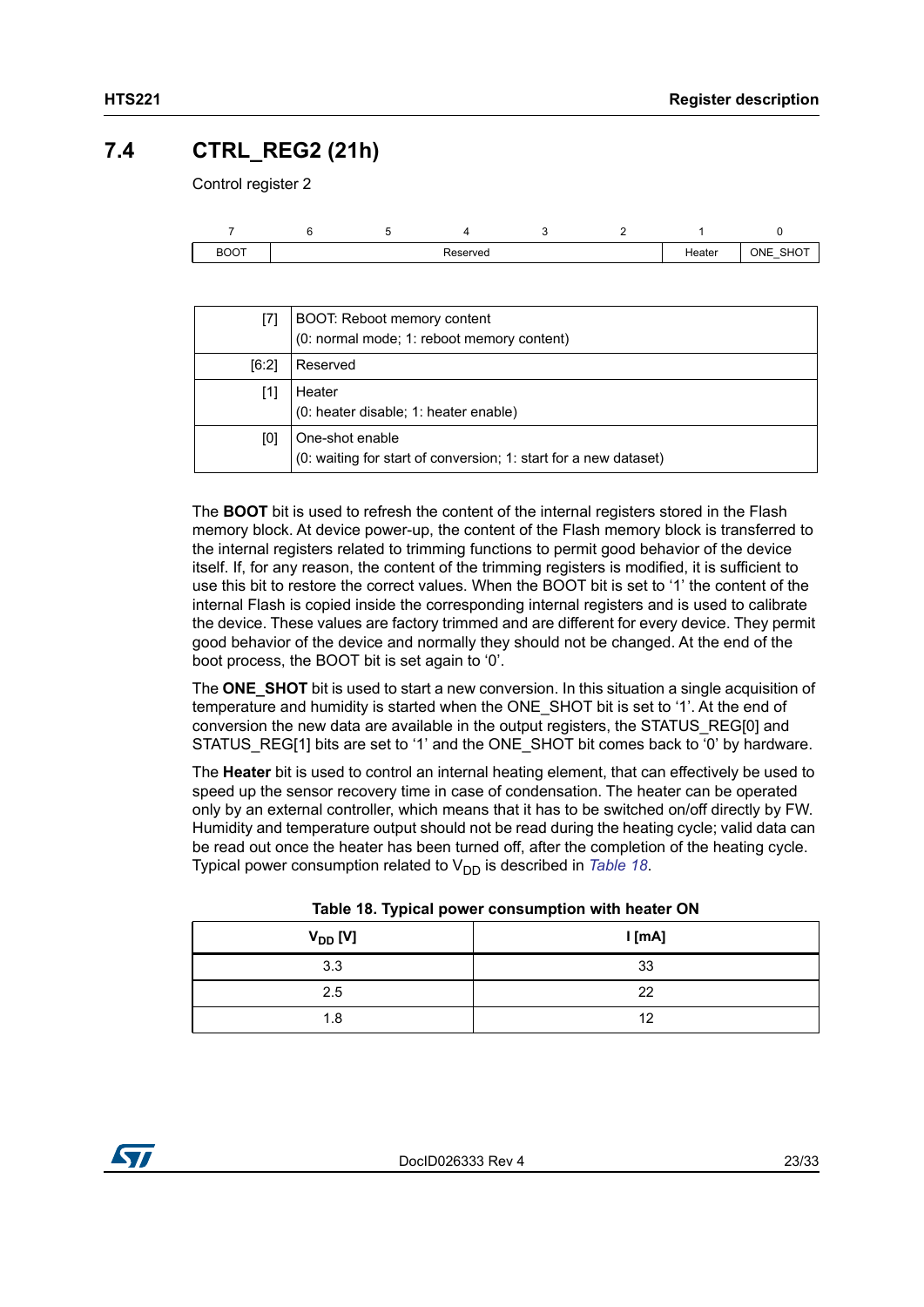### <span id="page-23-0"></span>**7.5 CTRL\_REG3 (22h)**

Control register 3

| _                    |                                      |          |  |  |             |          |
|----------------------|--------------------------------------|----------|--|--|-------------|----------|
| DRDY<br>$\sim$<br>-- | ОC<br>םם<br>$\overline{\phantom{a}}$ | Reserved |  |  | <b>DRDY</b> | Reserved |

Control register for data ready output signal

|       | DRDY H L: Data Ready output signal active high, low<br>(0: active high - default; 1: active low)         |
|-------|----------------------------------------------------------------------------------------------------------|
| [6]   | PP OD: Push-pull / Open Drain selection on pin 3 (DRDY)<br>(0: push-pull - default; 1: open drain)       |
| [5:3] | Reserved                                                                                                 |
| [2]   | DRDY EN: Data Ready enable<br>(0: Data Ready disabled - default;1: Data Ready signal available on pin 3) |
| [1:0] | Reserved                                                                                                 |

The DRDY EN bit enables the DRDY signal on pin 3. Normally inactive, the DRDY output signal becomes active on new data available: logical OR of the bits STATUS\_REG[1] and STATUS\_REG[0] for humidity and temperature, respectively. The DRDY signal returns inactive after both HUMIDITY\_OUT\_H and TEMP\_OUT\_H registers are read.

### <span id="page-23-1"></span>**7.6 STATUS\_REG (27h)**

Status register

| .<br>∣v∺ |  |  |  |  |  | ۵Α<br>$\overline{\phantom{a}}$ | -<br>יוט<br>$\overline{\phantom{a}}$ |
|----------|--|--|--|--|--|--------------------------------|--------------------------------------|

Status register; the content of this register is updated every one-shot reading, and after completion of every ODR cycle, regardless of the BDU value in CTRL\_REG1.

| [7:2] | Reserved                                                                                                                                                                                                                                                          |
|-------|-------------------------------------------------------------------------------------------------------------------------------------------------------------------------------------------------------------------------------------------------------------------|
| $[1]$ | H DA: Humidity data available.<br>(0: new data for humidity is not yet available; 1: new data for humidity is available)                                                                                                                                          |
| [0]   | T DA: Temperature data available.<br>(0: new data for temperature is not yet available; 1: new data for temperature is available)                                                                                                                                 |
|       | H DA is set to 1 whenever a new humidity sample is available. H DA is cleared anytime<br>HUMIDITY OUT H (29h) register is read.<br>T DA is set to 1 whenever a new temperature sample is available. T_DA is cleared<br>anytime TEMP OUT H (2Bh) register is read. |

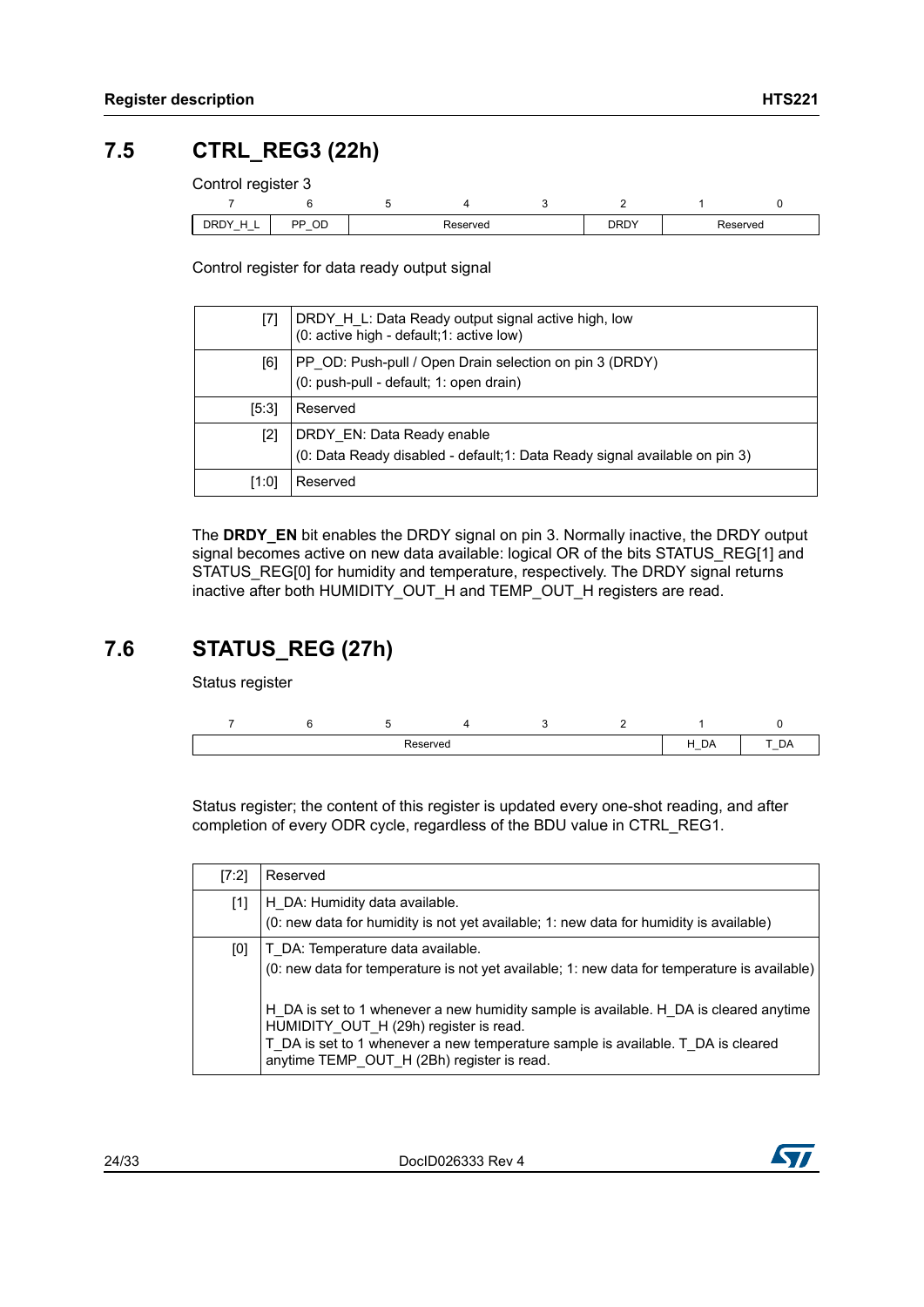### <span id="page-24-0"></span>**7.7 HUMIDITY\_OUT\_L (28h)**

Relative humidity data (LSB)

| HOUT7 | HOUT6 | HOUT5 | HOUT4 | HOUT3 | HOUT2 | HOUT <sup>4</sup> | <b>HOUT0</b> |
|-------|-------|-------|-------|-------|-------|-------------------|--------------|
|       |       |       |       |       |       |                   |              |

Humidity data (see HUMIDITY\_OUT\_H)

| [7:0]   HOUT7 - HOUT0: Humidity data LSB |
|------------------------------------------|

### <span id="page-24-1"></span>**7.8 HUMIDITY\_OUT\_H (29h)**

Relative humidity data (MSB)

|        | $\Delta$ |                    |                    |        | 10                 |       |       |
|--------|----------|--------------------|--------------------|--------|--------------------|-------|-------|
| HOUT15 | HOUT14   | HOUT <sub>13</sub> | HOUT <sub>12</sub> | HOUT11 | HOUT <sub>10</sub> | HOUT9 | HOUT8 |

Humidity data are expressed as HUMIDITY\_OUT\_H & HUMIDITY\_OUT\_L in 2's complement. Values exceeding the operating humidity range (see *[Table 3](#page-7-1)*) must be clipped by SW.

[7:0] HOUT15 - HOUT8: Humidity data MSB

### <span id="page-24-2"></span>**7.9 TEMP\_OUT\_L (2Ah)**

Temperature data (LSB)



### <span id="page-24-3"></span>**7.10 TEMP\_OUT\_H (2Bh)**

Temperature data (MSB)

| 15                 | 14                                                |                    | 12                 |                    | 10                 |                   |       |
|--------------------|---------------------------------------------------|--------------------|--------------------|--------------------|--------------------|-------------------|-------|
| TOUT <sub>15</sub> | TOUT <sub>14</sub>                                | TOUT <sub>13</sub> | TOUT <sub>12</sub> | TOUT <sub>11</sub> | TOUT <sub>10</sub> | TOUT <sub>9</sub> | TOUT8 |
|                    |                                                   |                    |                    |                    |                    |                   |       |
|                    | [15:8]<br>  TOUT15 - TOUT8: Temperature data MSB. |                    |                    |                    |                    |                   |       |

Temperature data are expressed as TEMP\_OUT\_H & TEMP\_OUT\_L as 2's complement numbers.

The relative humidity and temperature values must be computed by linear interpolation of current registers with calibration registers, according to *[Table 19](#page-25-1)* and scaling as described in *[Section 8](#page-25-0)*.



DocID026333 Rev 4 25/33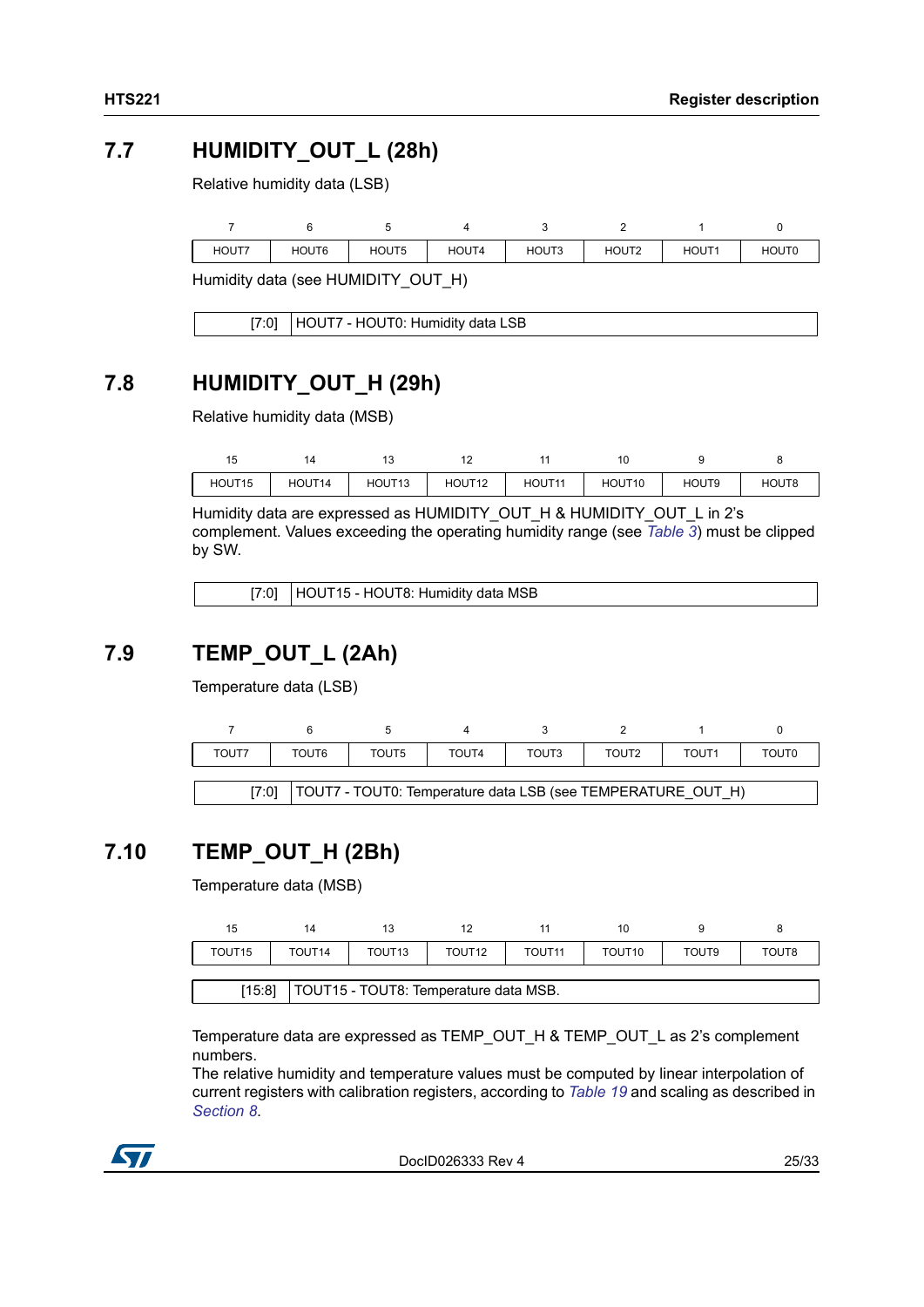### <span id="page-25-0"></span>**8 Humidity and temperature data conversion**

The Registers in 30h..3Fh address range contain calibration coefficients. Every sensor module has individual coefficients. Before the first calculation of temperature and humidity, the master reads out the calibration coefficients.

<span id="page-25-1"></span>

| Addr | Variable                           | Format    | b7               | b6              | b <sub>5</sub>  | b4               | b3               | b2               | b <sub>1</sub>   | b <sub>0</sub>   |
|------|------------------------------------|-----------|------------------|-----------------|-----------------|------------------|------------------|------------------|------------------|------------------|
|      | <b>Output registers</b>            |           |                  |                 |                 |                  |                  |                  |                  |                  |
| 28   | H OUT                              | (s16)     | H7               | H <sub>6</sub>  | H <sub>5</sub>  | H4               | H <sub>3</sub>   | H2               | H1               | H <sub>0</sub>   |
| 29   |                                    |           | H <sub>15</sub>  | H <sub>14</sub> | H <sub>13</sub> | H <sub>12</sub>  | H <sub>11</sub>  | H <sub>10</sub>  | H <sub>9</sub>   | H <sub>8</sub>   |
| 2A   | T_OUT                              | (s16)     | T7               | T <sub>6</sub>  | T <sub>5</sub>  | T <sub>4</sub>   | T <sub>3</sub>   | T <sub>2</sub>   | T1               | T <sub>0</sub>   |
| 2B   |                                    |           | T <sub>15</sub>  | T14             | T <sub>13</sub> | T <sub>12</sub>  | T <sub>11</sub>  | T <sub>10</sub>  | T9               | T8               |
|      | <b>Calibration registers</b>       |           |                  |                 |                 |                  |                  |                  |                  |                  |
| 30   | $H0$ <sub>_r</sub> H_x2            | (u8)      | H <sub>0.7</sub> | H0.6            | H0.5            | H <sub>0.4</sub> | H <sub>0.3</sub> | H <sub>0.2</sub> | H <sub>0.1</sub> | H <sub>0.1</sub> |
| 31   | $H1$ <sub>_r</sub> $H_$ <i>x</i> 2 | (u8)      | H1.7             | H1.6            | H1.5            | H1.4             | H1.3             | H1.2             | H1.1             | H1.0             |
| 32   | T0_degC_x8                         | (u8)      | T0.7             | T0.6            | T0.5            | T0.4             | T0.3             | T0.2             | T <sub>0.1</sub> | T0.0             |
| 33   | T1_degC_x8                         | (u8)      | T1.7             | T1.6            | T1.5            | T1.4             | T1.3             | T1.2             | T1.1             | T1.0             |
| 34   | Reserved                           | (416)     |                  |                 |                 |                  |                  |                  |                  |                  |
| 35   | T1/T0 msb                          | (u2),(u2) |                  |                 | Reserved        |                  | T1.9             | T1.8             | T0.9             | T0.8             |
| 36   | H0_T0_OUT                          | (s16)     | $\overline{7}$   | 6               | 5               | $\overline{4}$   | 3                | $\overline{2}$   | $\mathbf{1}$     | $\pmb{0}$        |
| 37   |                                    |           | 15               | 14              | 13              | 12               | 11               | 10               | $\boldsymbol{9}$ | 8                |
| 38   | Reserved                           |           |                  |                 |                 |                  |                  |                  |                  |                  |
| 39   |                                    |           |                  |                 |                 |                  |                  |                  |                  |                  |
| 3A   | H1_T0_OUT                          | (s16)     | $\overline{7}$   | 6               | 5               | $\overline{4}$   | 3                | 2                | $\mathbf{1}$     | $\mathbf 0$      |
| 3B   |                                    |           | 15               | 14              | 13              | 12               | 11               | 10               | 9                | 8                |
| 3C   | T0_OUT                             | (s16)     | $\overline{7}$   | 6               | 5               | $\overline{4}$   | 3                | $\overline{2}$   | $\mathbf{1}$     | $\mathbf 0$      |
| 3D   |                                    |           | 15               | 14              | 13              | 12               | 11               | 10               | 9                | 8                |
| 3E   | T1_OUT                             | (s16)     | $\overline{7}$   | 6               | 5               | $\overline{4}$   | 3                | $\overline{2}$   | $\mathbf{1}$     | $\pmb{0}$        |
| 3F   |                                    |           | 15               | 14              | 13              | 12               | 11               | 10               | $\boldsymbol{9}$ | 8                |

(u8) is the unsigned 8-bit quantity, and (s16) the signed 16-bit quantity using 2's complement format. In the following example, the two steps required to calculate temperature and relative humidity output values are described. The T0 and T1 calibration temperature values are actually composed of 10 bits (unsigned), where the 2 MSB are in reg 35h, and the 8 LSB are in regs 32h and 33h, respectively. T0 and T1 are the actual calibration temperature values multiplied by 8.

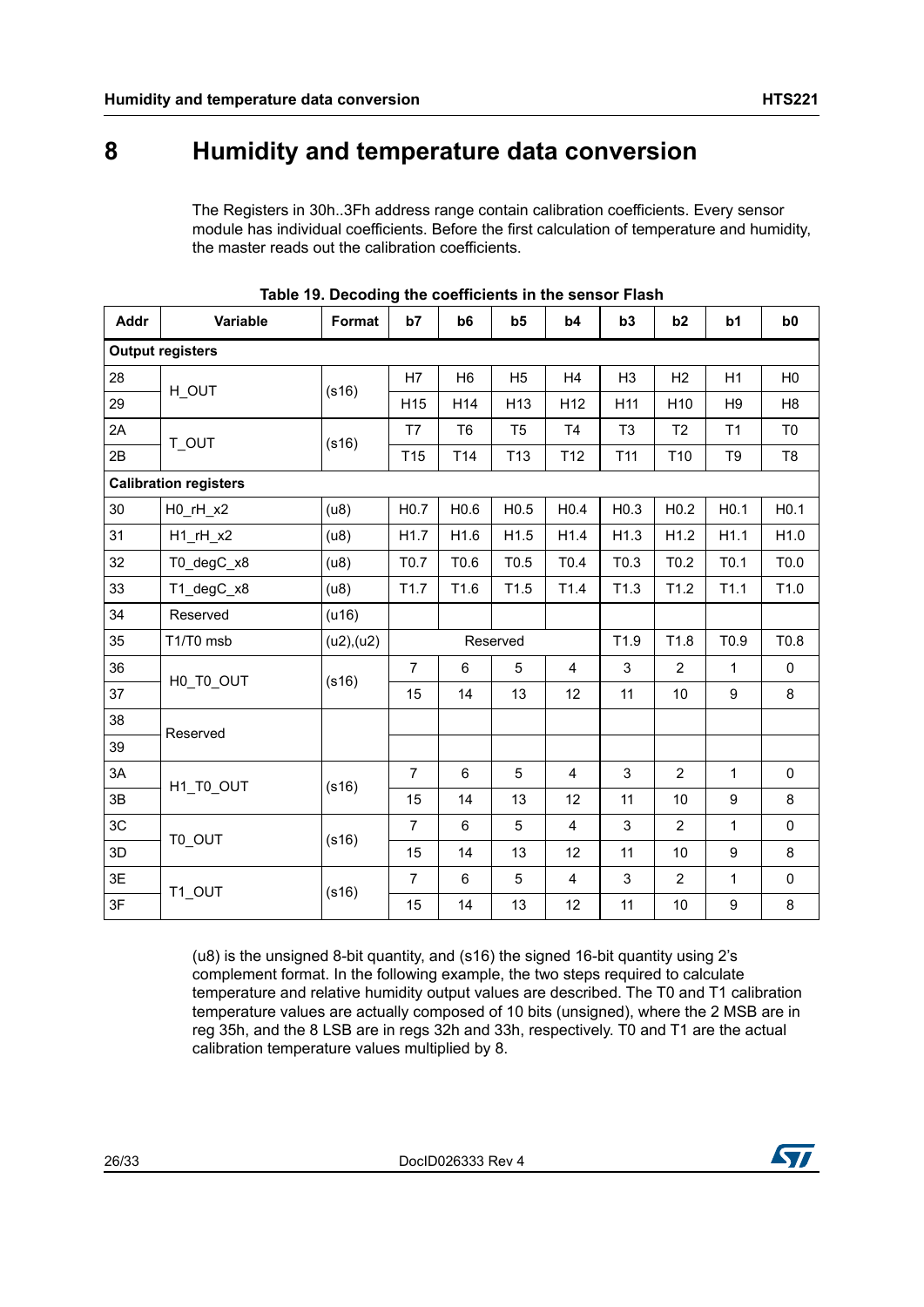#### **Step 1: Temperature conversion from ADC\_OUT (LSB) to °C**

Data to build the Temperature calibration curve are stored in device registers.

| Linear interpolation (example) |                                                                      |
|--------------------------------|----------------------------------------------------------------------|
| Input temperature LSB (ADC)    | Output temperature (°C)                                              |
| T0 OUT = 300                   | (Msb T0 degC U T0 degC) $x8 = 80$ °C = > 80/8 =<br>$10.0^{\circ}$ C  |
| T1 OUT = 500                   | (Msb T1 degC U T1 degC) $x8 = 160$ °C => 160/8 =<br>$20.0^{\circ}$ C |
| $\tau$                         |                                                                      |

Temperature conversion:

T\_OUT = 400 T\_degC\_x8 =120 °C =>T\_degC=120/8 = **15.0 °C**

<span id="page-26-0"></span>



Conclusion: current temperature is 15 °C.

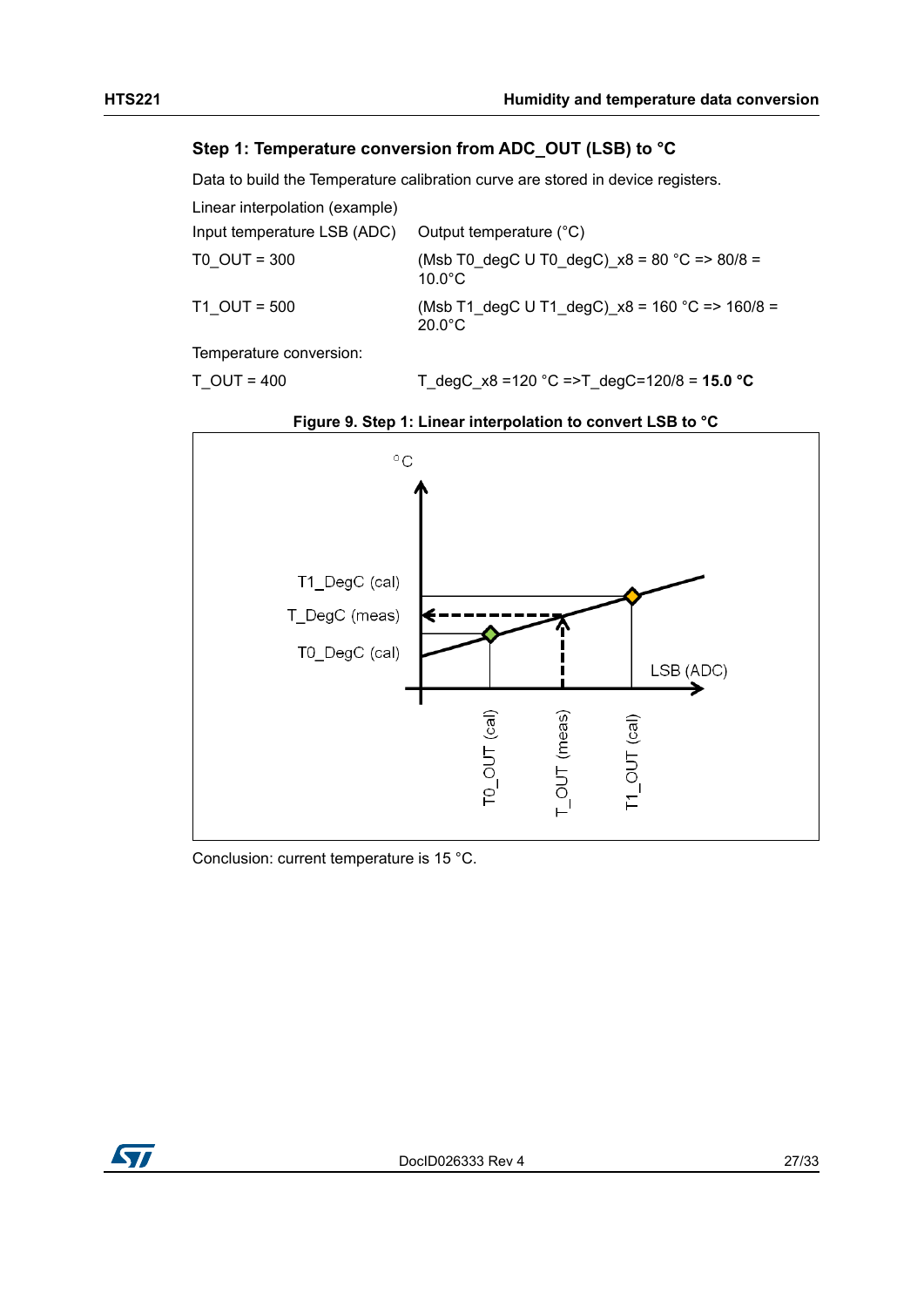#### **Step 2: Humidity conversion from ADC\_OUT (LSB) to rH %**

Linear interpolation for relative Humidity (example) Input: relative Humidity LSB (ADC) Output: relative Humidity (% rH)

Humidity conversion: H\_OUT = *0x5000* H\_rH\_x2 = 60% [interp.] => 60/2 = **30.0% rH**

H0\_T0\_OUT = 0x4000 H0\_rH\_x2 = 40% rH => 40/2 = 20.0% rH H1 T0 OUT = 0x6000 H1 rH x2 = 80% rH => 80/2 = 40% rH

<span id="page-27-0"></span>

**Figure 10. Step 2: Linear interpolation to convert LSB to rH%**

Conclusion: current relative humidity value is 30%.

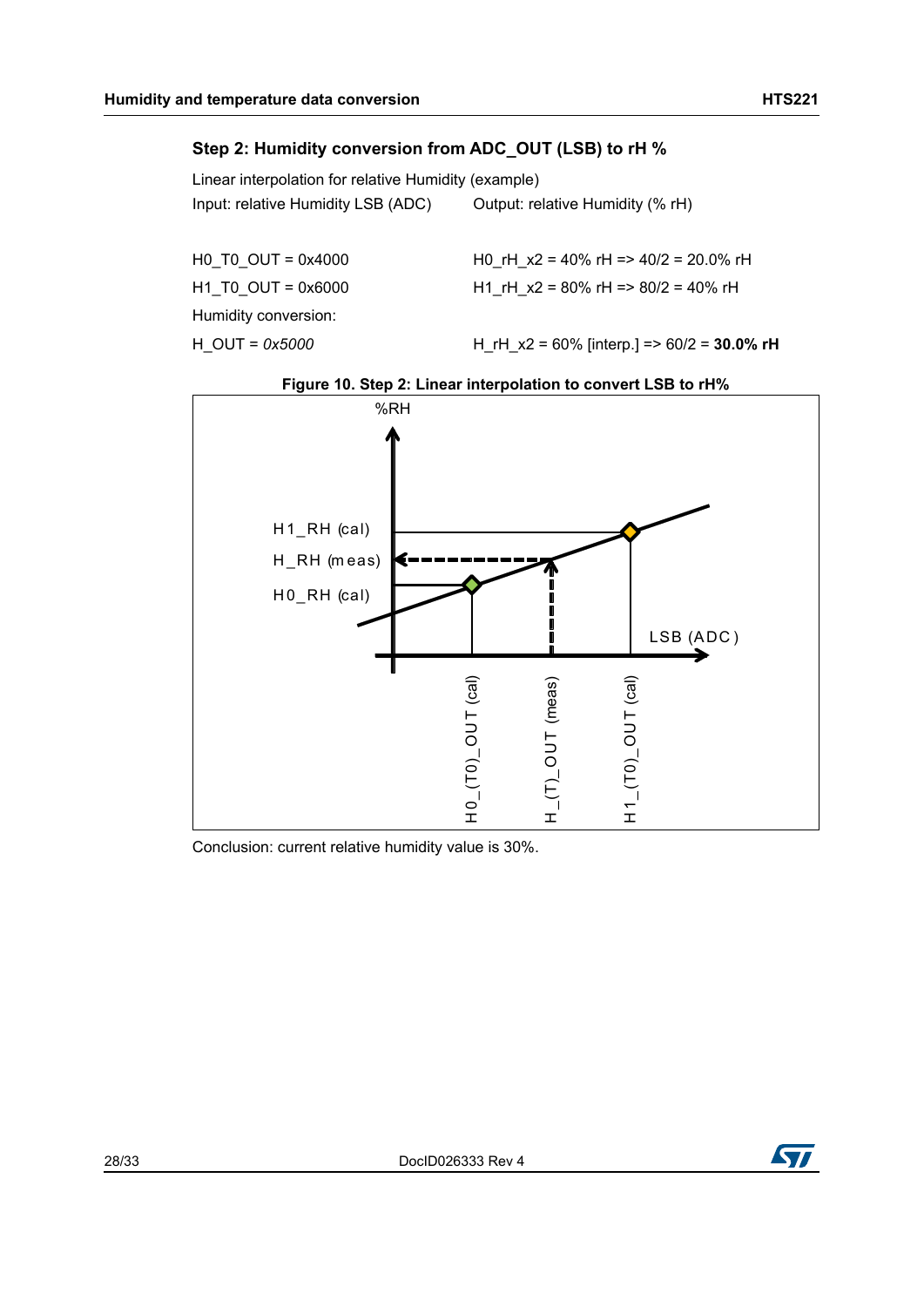### <span id="page-28-0"></span>**9 Package information**

In order to meet environmental requirements, ST offers these devices in different grades of ECOPACK® packages, depending on their level of environmental compliance. ECOPACK® specifications, grade definitions and product status are available at: www.st.com. ECOPACK is an ST trademark.

### <span id="page-28-1"></span>**9.1 HLGA-6L package information**

<span id="page-28-3"></span>



**Table 20. HLGA-6L (2 x 2 x 0.9 mm) outer dimensions**

<span id="page-28-2"></span>

| <b>Item</b>  | Dimension [mm]     | Tolerance [mm] |
|--------------|--------------------|----------------|
| Length $[L]$ |                    | ± 0.1          |
| Width [W]    |                    | ± 0.1          |
| Height [H]   | 0.9                | ± 0.1          |
| Land size    | $0.30 \times 0.35$ | ± 0.05         |

Dimensions are in millimeters unless otherwise specified.

General tolerance is  $\pm$  0.1 mm unless otherwise specified.

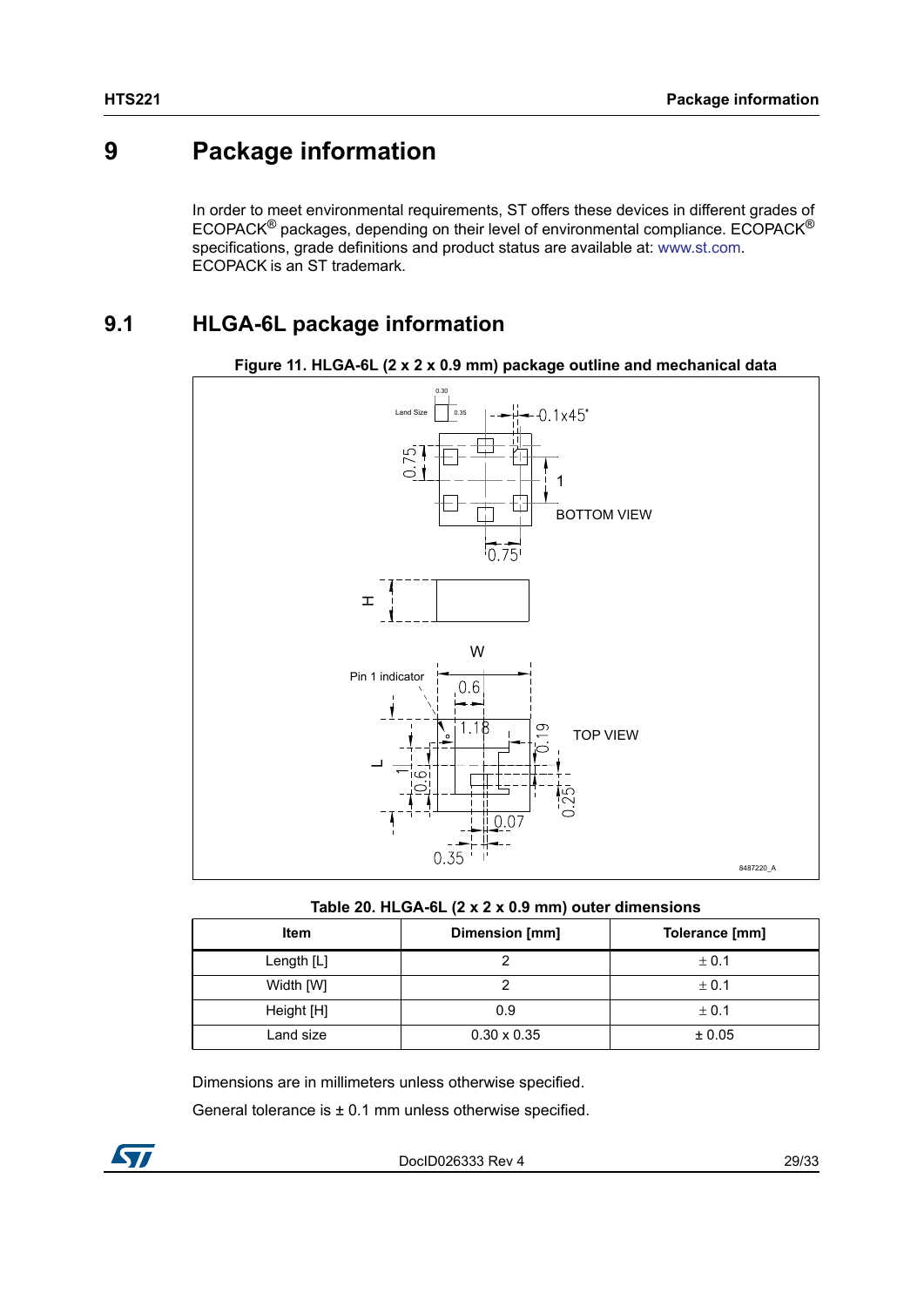### <span id="page-29-0"></span>**9.2 HLGA-6L packing information**

<span id="page-29-1"></span>

#### **Figure 12. Carrier tape information for HLGA-6L package**



<span id="page-29-2"></span>

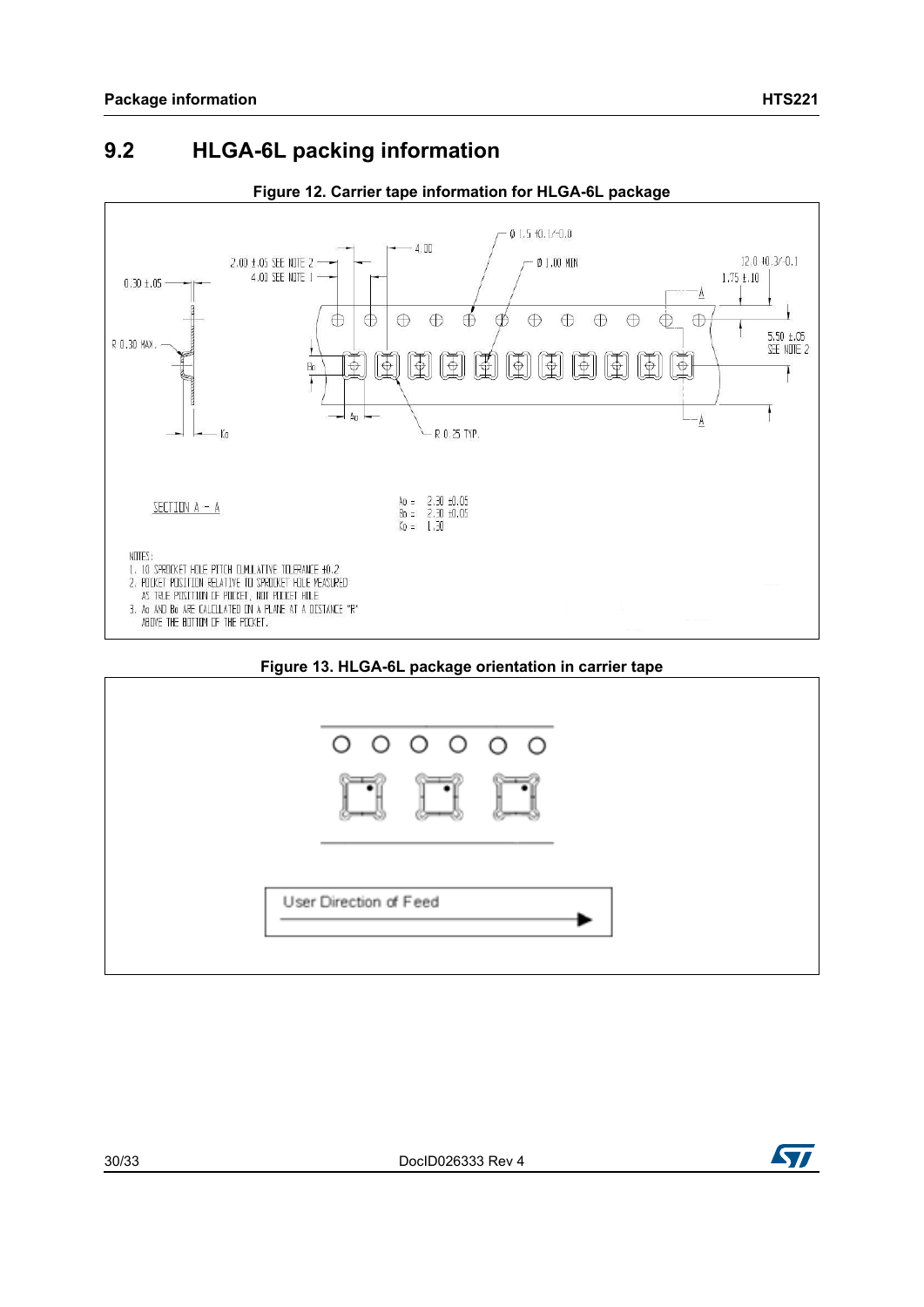<span id="page-30-1"></span>

**Figure 14. Reel information for carrier tape of HLGA-6L package**

| Table 21. Reel dimensions for carrier tape of HLGA-6L package |  |  |  |  |  |  |
|---------------------------------------------------------------|--|--|--|--|--|--|
|---------------------------------------------------------------|--|--|--|--|--|--|

<span id="page-30-0"></span>

| <b>Reel dimensions (mm)</b> |               |  |  |
|-----------------------------|---------------|--|--|
| $A$ (max)                   | 330           |  |  |
| $B$ (min)                   | 1.5           |  |  |
| C                           | $13 + 0.25$   |  |  |
| $D$ (min)                   | 20.2          |  |  |
| $N$ (min)                   | 60            |  |  |
| G                           | $12.4 + 2/-0$ |  |  |
| $T$ (max)                   | 18.4          |  |  |

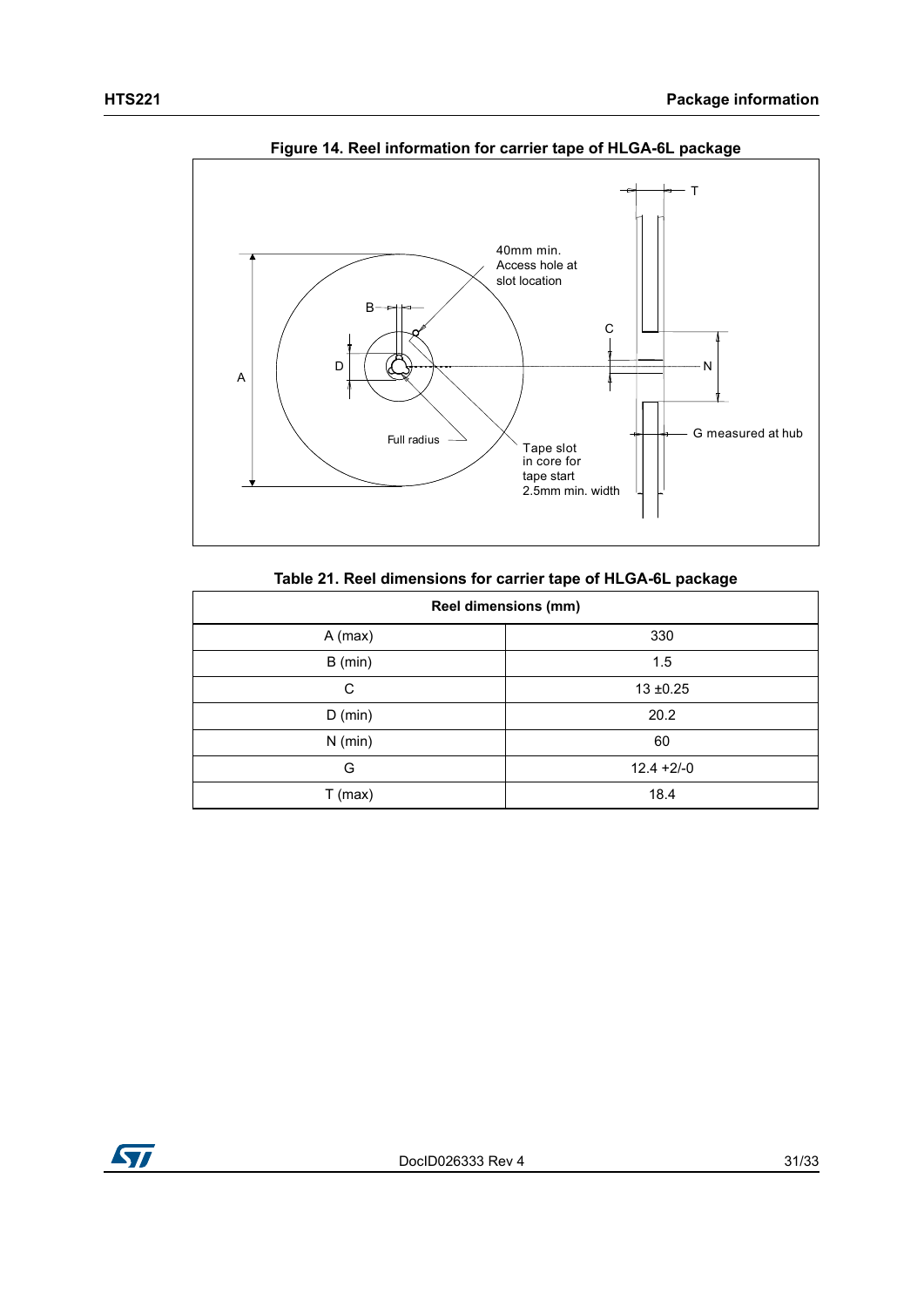# <span id="page-31-0"></span>**10 Revision history**

<span id="page-31-1"></span>

| <b>Date</b> | <b>Revision</b> | <b>Changes</b>                                                                                                                                                                                                                                                                                                                          |
|-------------|-----------------|-----------------------------------------------------------------------------------------------------------------------------------------------------------------------------------------------------------------------------------------------------------------------------------------------------------------------------------------|
| 15-May-2014 |                 | Initial release                                                                                                                                                                                                                                                                                                                         |
| 06-Apr-2015 | 2               | Document reformatted to improve readability<br>Updated: Applications and Device summary in cover<br>page, Table 2: Pin description, Section 4: Application<br>hints, Section 5.1: I2C serial interface $(CS = HIGH)$ or<br>unconnected CS), Section 7: Register description and<br>Section 8: Humidity and temperature data conversion. |
| 21-Oct-2015 | 3               | Document update to align device performance<br>confirmed in volume production                                                                                                                                                                                                                                                           |
| 30-Aug-2016 | 4               | Minor textual changes<br>Added Section 9.2: HLGA-6L packing information                                                                                                                                                                                                                                                                 |

#### **Table 22. Document revision history**